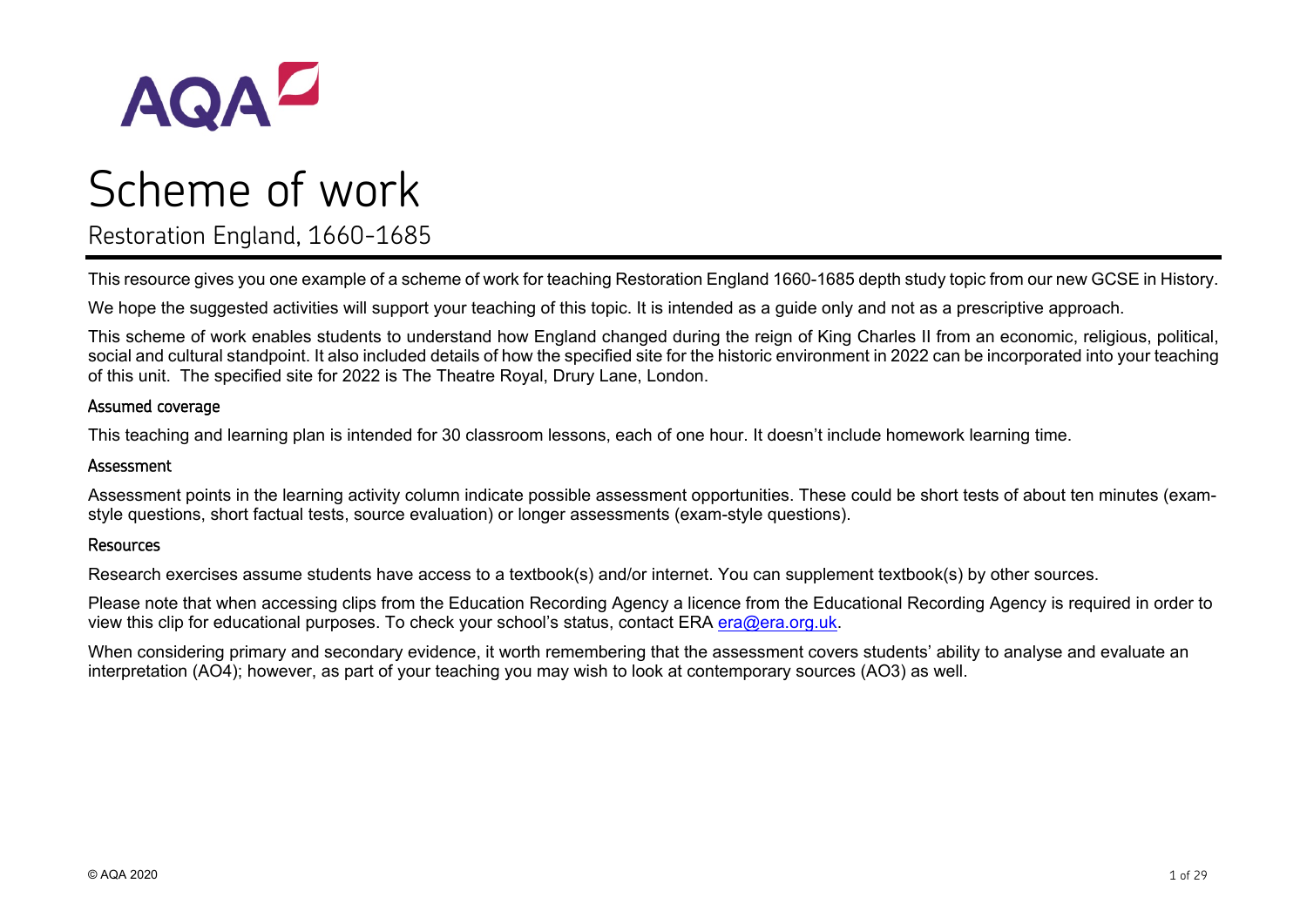# **Part One: Crown, Parliament, plots and court life**

## **Crown and Parliament**

| number                                                                                                                                                                                                                                                                                                                                                                                                                                                                                                                                                                                                                                                                                                                                                                                                                                                                                                                                                                                                                                                      |                                                                                                                                                                                                                                                                                                                                                                                                                                                                                                                                    |
|-------------------------------------------------------------------------------------------------------------------------------------------------------------------------------------------------------------------------------------------------------------------------------------------------------------------------------------------------------------------------------------------------------------------------------------------------------------------------------------------------------------------------------------------------------------------------------------------------------------------------------------------------------------------------------------------------------------------------------------------------------------------------------------------------------------------------------------------------------------------------------------------------------------------------------------------------------------------------------------------------------------------------------------------------------------|------------------------------------------------------------------------------------------------------------------------------------------------------------------------------------------------------------------------------------------------------------------------------------------------------------------------------------------------------------------------------------------------------------------------------------------------------------------------------------------------------------------------------------|
|                                                                                                                                                                                                                                                                                                                                                                                                                                                                                                                                                                                                                                                                                                                                                                                                                                                                                                                                                                                                                                                             |                                                                                                                                                                                                                                                                                                                                                                                                                                                                                                                                    |
| <b>Textbook</b><br>Students learn the background of the<br>In pairs, students create a large<br>The legacy of the<br>$\bullet$<br>English Civil War and<br>Restoration of the monarchy<br>poster on sugar paper on either<br>including an overview of England<br>Charles in exile or England<br>Commonwealth<br>under Cromwell and Charles's life as<br>under Cromwell (half the class<br>will do one, the other half will do<br>an exile.<br>The restoration of the<br>$\bullet$<br>the other):<br>Monarchy (1)<br>Students should be able to explain<br>what England was like in 1660 and<br>The group looking at<br>suggest how Charles's experiences<br>Cromwell's England<br>may affect his rule.<br>need to focus on who<br>was in charge and what<br>life was like for ordinary<br>people.<br>Those looking at<br>Charles's exile should<br>cover the story of his<br>escape and his<br>experiences abroad.<br>Pairs share their findings with a<br>group that looked at the other<br>topic.<br>Or Worksheet on Background to<br>Restoration.<br>war | Film explaining background<br>to the Restoration i.e. Part 1<br>Charles II, Dunbar, Scottish<br>Covenanters. Part 2 Charles<br>leads Scottish Covenanter<br>army vs. Cromwell at<br>Worcester and then exile.<br>Worksheet on legacy of Civil<br>War / Background to<br>Restoration.<br>Part 3 could be shown to<br>finish or revise in lesson 8.<br>Cromwell and the<br><b>Commonwealth</b><br>Life under Puritan rule<br><b>Cromwell and the Restoration</b><br>Reasons for <b>Parliamentary</b><br>victory in the English Civil |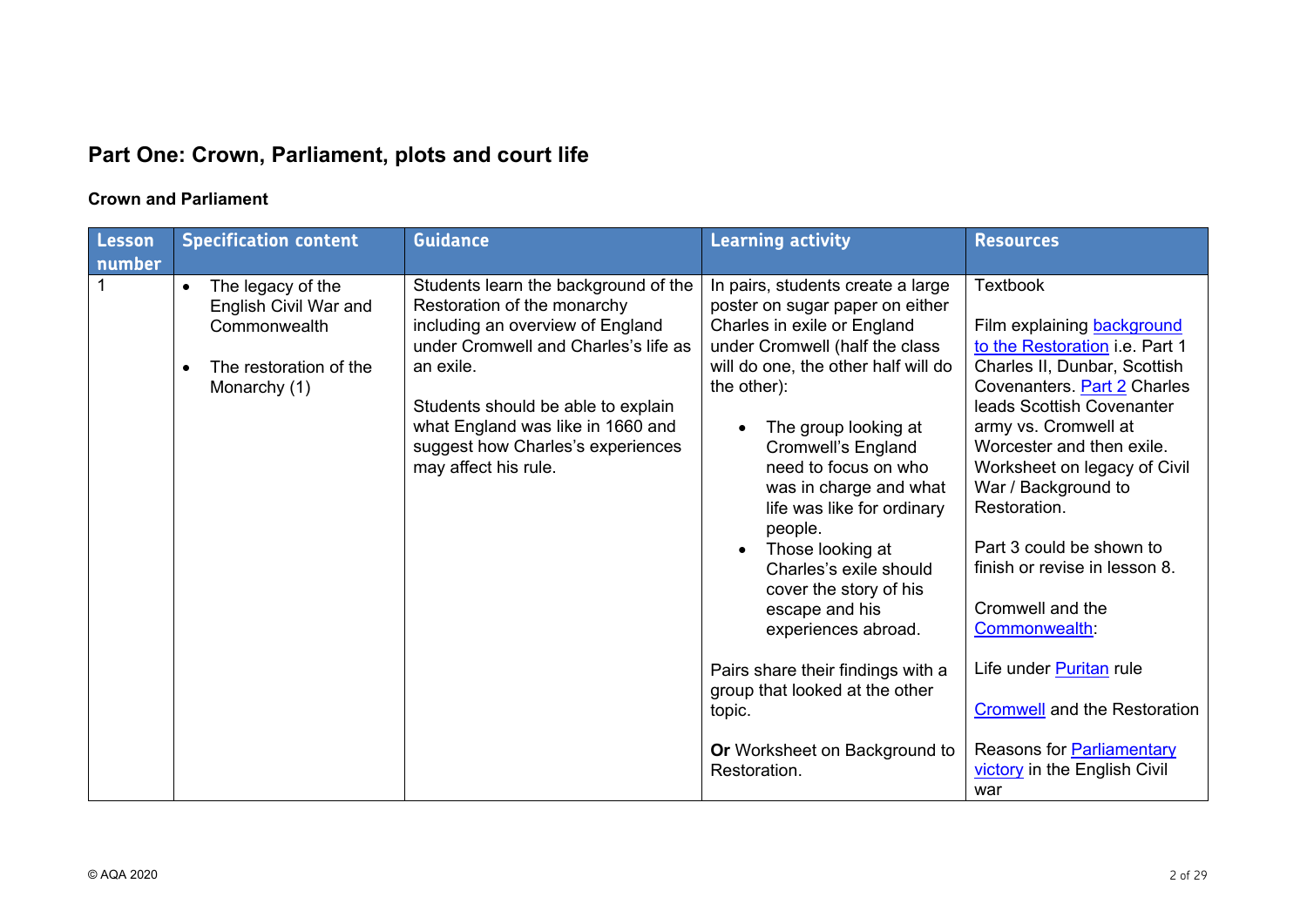| Lesson | <b>Specification content</b> | <b>Guidance</b> | <b>Learning activity</b>                                                                                   | <b>Resources</b>                                         |
|--------|------------------------------|-----------------|------------------------------------------------------------------------------------------------------------|----------------------------------------------------------|
| number |                              |                 |                                                                                                            |                                                          |
|        |                              |                 | Group/class discussion on the<br>following questions:<br>What challenges will need to<br>$\bullet$         | Accounts of Charles's escape<br>from England:            |
|        |                              |                 | be dealt with by the returning<br>king?<br>What effect do you think<br>$\bullet$                           | Document reference - the<br><b>Declaration</b> of Breda: |
|        |                              |                 | Charles' experiences might<br>have on the sort of king he<br>was?                                          | - The return of Charles to<br>England:                   |
|        |                              |                 |                                                                                                            | <b>Overview of Charles II reign</b>                      |
|        |                              |                 | Analysis of image of Charles<br>arriving back in England.<br>Discussion - How are people<br>reacting? Why? | Images of Charles's returning<br>to England:             |
|        |                              |                 |                                                                                                            | Historian's written                                      |
|        |                              |                 | Students create a spider                                                                                   | assessment of how well                                   |
|        |                              |                 | diagram of the problems<br>Charles faced when he became<br>king. Focus should be on the                    | Charles did immediately after<br>his restoration.        |
|        |                              |                 | idea of a divided country -                                                                                | Historical information in                                |
|        |                              |                 | religiously and politically.                                                                               | 'Rulers and Ruled' on Civil                              |
|        |                              |                 | Students rank problems in order<br>of importance.                                                          | War and Cromwell                                         |
|        |                              |                 |                                                                                                            | Historical judgement on                                  |
|        |                              |                 | How successfully did Charles                                                                               | <b>Cromwell</b>                                          |
|        |                              |                 | deal with these problems?<br>Students discuss how well                                                     | Horrible Histories account of                            |
|        |                              |                 | Charles dealt with each                                                                                    | <b>Cromwell</b>                                          |
|        |                              |                 | challenge - particularly through                                                                           |                                                          |
|        |                              |                 | the regicides and the                                                                                      |                                                          |
|        |                              |                 | Declaration of Breda.                                                                                      |                                                          |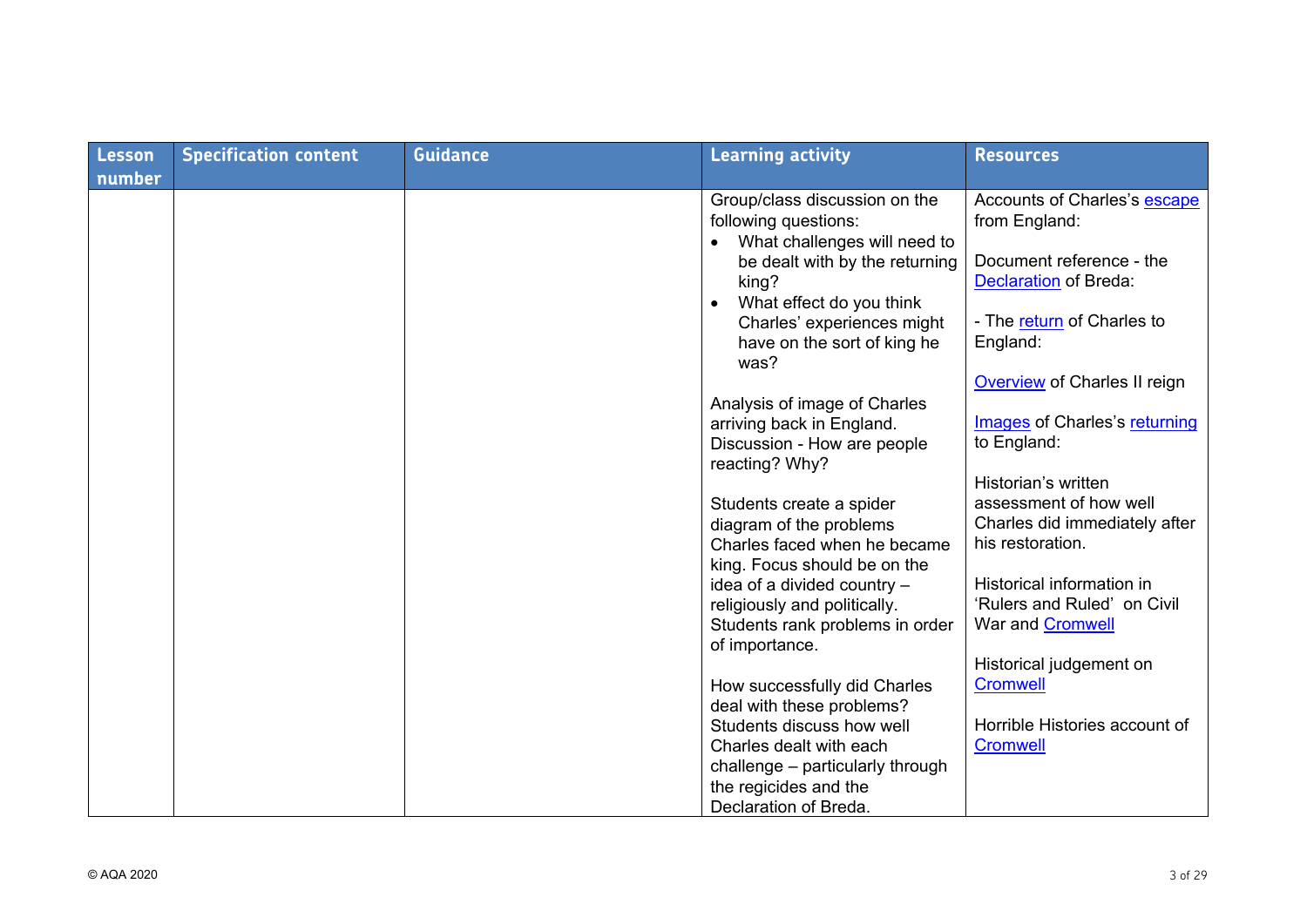| Lesson<br>number | <b>Specification content</b>                 | <b>Guidance</b>                                                                                                                                                                                                                                                                                                                                                                                                                                                                                                                                            | <b>Learning activity</b>                                                                                                                                                                                                                                                                                                                                                                                                                                                                                                                                                                                                                                                                                                                                                                                                                                              | <b>Resources</b>                                                                                                                                                 |
|------------------|----------------------------------------------|------------------------------------------------------------------------------------------------------------------------------------------------------------------------------------------------------------------------------------------------------------------------------------------------------------------------------------------------------------------------------------------------------------------------------------------------------------------------------------------------------------------------------------------------------------|-----------------------------------------------------------------------------------------------------------------------------------------------------------------------------------------------------------------------------------------------------------------------------------------------------------------------------------------------------------------------------------------------------------------------------------------------------------------------------------------------------------------------------------------------------------------------------------------------------------------------------------------------------------------------------------------------------------------------------------------------------------------------------------------------------------------------------------------------------------------------|------------------------------------------------------------------------------------------------------------------------------------------------------------------|
| $\overline{2}$   | Relations and issues with<br>Parliament (1). | Students learn about the role and<br>power of the Cavalier Parliament<br>and the rise and fall of Clarendon.<br>The key focus should be the<br>relationship between Charles and<br>Parliament particular in relation to<br>the three key issues of money,<br>foreign policy and religion<br>(including the Clarendon Code and<br>the Second Anglo-Dutch War).<br>Students should be able to assess<br>the state of the relationship at the<br>end of the Clarendon Ministry and<br>explain what his fall from power can<br>tell us about this relationship | Starter activity on the King and<br>Parliament, Review with<br>students the role of Parliament<br>and the tense relationship after<br>the Civil War, Students draw a<br>brief diagram to remind them of<br>who Parliament/the King were.<br>Students come up with ways to<br>judge/criteria how good the<br>relationship was between the<br>King (and his ministers) and<br>Parliament.<br>Create a short timeline to show<br>the key events of the Clarendon<br>Ministry $-$ its rise, the Clarendon<br>Code, the Second Anglo-Dutch<br>War and the Raid on the<br>Medway.<br>Students record the key points<br>of the Clarendon Code.<br>Enquiry question, 'Was the<br>Clarendon Ministry a success?'<br>Students write a 'school' style<br>report on the state of the<br>relationship between Parliament<br>and the King during the<br>Clarendon Ministry - Money, | General information about<br>the history and workings of<br>Parliament:<br><b>Textbook</b><br><b>Key dates in Parliament:</b><br>Biography of <b>Clarendon</b> : |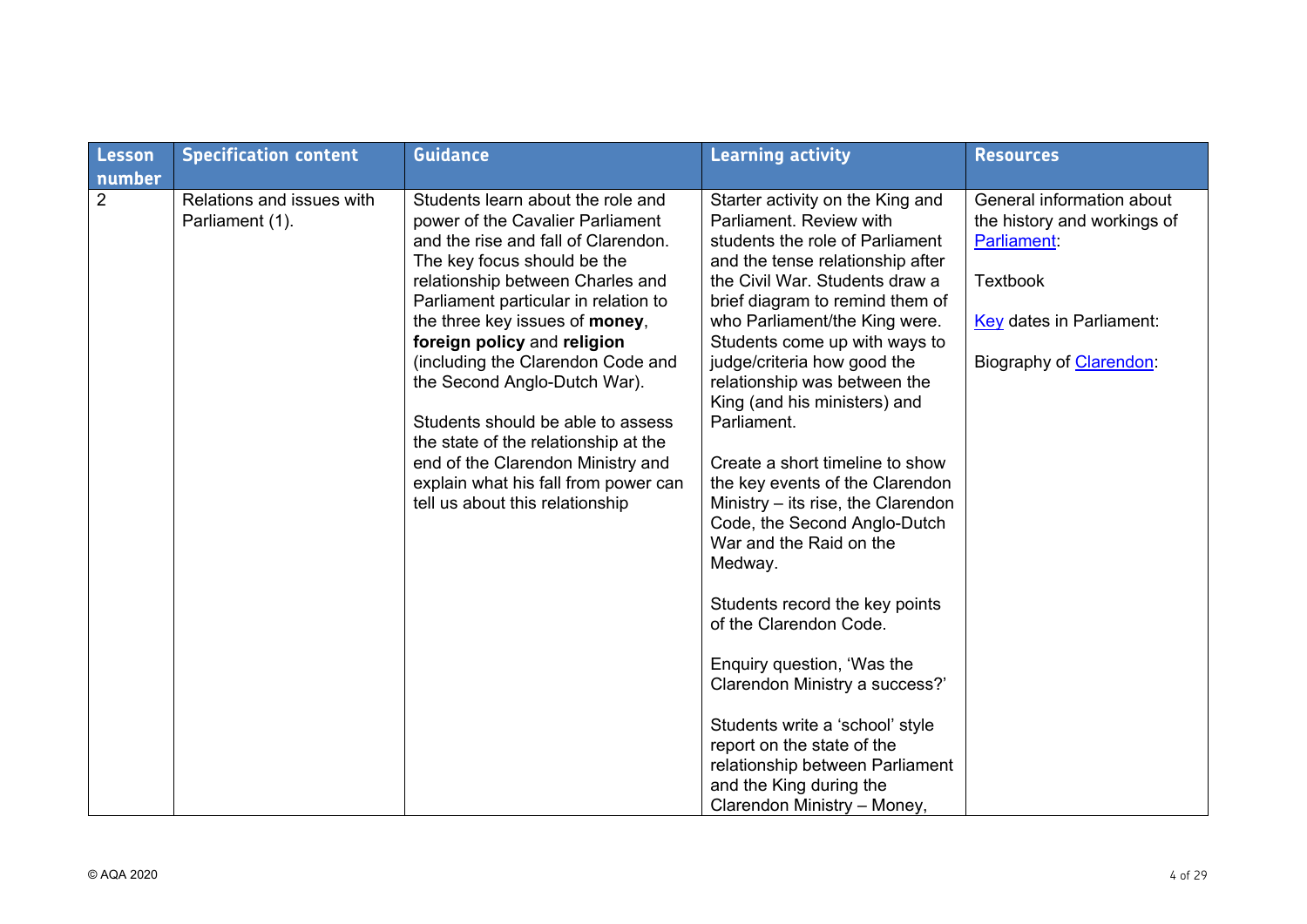| <b>Lesson</b> | <b>Specification content</b>                                                                                                   | <b>Guidance</b>                                                                                                                                                                                                                                                                                                                                                                                                                                                                                                                                                                             | <b>Learning activity</b>                                                                                                                                                                                                                                                                                                                                                                                                                                                                                                                                                                                                                                     | <b>Resources</b>                                                                                                                                                                                                                                                                                                                               |
|---------------|--------------------------------------------------------------------------------------------------------------------------------|---------------------------------------------------------------------------------------------------------------------------------------------------------------------------------------------------------------------------------------------------------------------------------------------------------------------------------------------------------------------------------------------------------------------------------------------------------------------------------------------------------------------------------------------------------------------------------------------|--------------------------------------------------------------------------------------------------------------------------------------------------------------------------------------------------------------------------------------------------------------------------------------------------------------------------------------------------------------------------------------------------------------------------------------------------------------------------------------------------------------------------------------------------------------------------------------------------------------------------------------------------------------|------------------------------------------------------------------------------------------------------------------------------------------------------------------------------------------------------------------------------------------------------------------------------------------------------------------------------------------------|
| number        |                                                                                                                                |                                                                                                                                                                                                                                                                                                                                                                                                                                                                                                                                                                                             |                                                                                                                                                                                                                                                                                                                                                                                                                                                                                                                                                                                                                                                              |                                                                                                                                                                                                                                                                                                                                                |
|               |                                                                                                                                |                                                                                                                                                                                                                                                                                                                                                                                                                                                                                                                                                                                             | religion and foreign policy<br>represent the three school<br>subjects. More able students<br>can write an overview linking the<br>three areas (in the style of a<br>tutor report) $-$ this can be<br>adapted to suit how reports are<br>issued in each school.                                                                                                                                                                                                                                                                                                                                                                                               |                                                                                                                                                                                                                                                                                                                                                |
| 3             | Charles and his<br>$\bullet$<br>relations and issues with<br>Parliament (2).<br>The Cabal and 'Party<br>$\bullet$<br>Politics' | Students learn how the Cabal<br>Ministry functioned and how it<br>differed from what had gone before.<br>Students should be able to assess<br>what the period of the Cabal can tell<br>us about the Charles's relationship<br>with Parliament. Once again, the<br>focus should be on money, religion<br>and foreign policy and how the<br>actions of Parliament contributed to<br>the downfall of the Cabal.<br>Note the Duke of Lauderdale (who<br>resided at Whitehall and Ham<br>House) as clearly one of the Cabal.<br>(See AQA Historic Environment<br>Resource Pack 2019 - Ham House) | <b>Enquiry Question: 'Why was</b><br>1672 a turning point in the<br>relations between Parliament<br>and King?'<br>Students create brief timeline<br>that shows the key events of<br>rise and fall of the Cabal.<br>Students create a visual<br>reminder of what Cabal stands<br>for.<br>Party making exercise: each<br>student is given two beliefs of<br>one of the political parties<br>(Country and Court) e.g.<br>'freedom of religion for<br>Protestants' and 'disliked the<br>Cabal'. Their job is to find others<br>who agree with them or hold<br>similar views (they might have<br>one or two of the same beliefs<br>on their cards). Students will | <b>Textbook</b><br>Painting of the Cabal<br>by Sir John Baptist de<br>Medina (1659-1710)<br><b>Whigs and Tories:</b><br>Briefing cards for political<br>party-making exercise.<br>For Lauderdale see AQA<br><b>Historic Environment</b><br>Resource Pack 2019 - Ham<br>House: Background<br>Information, Resources C -<br>J, Resources K and L |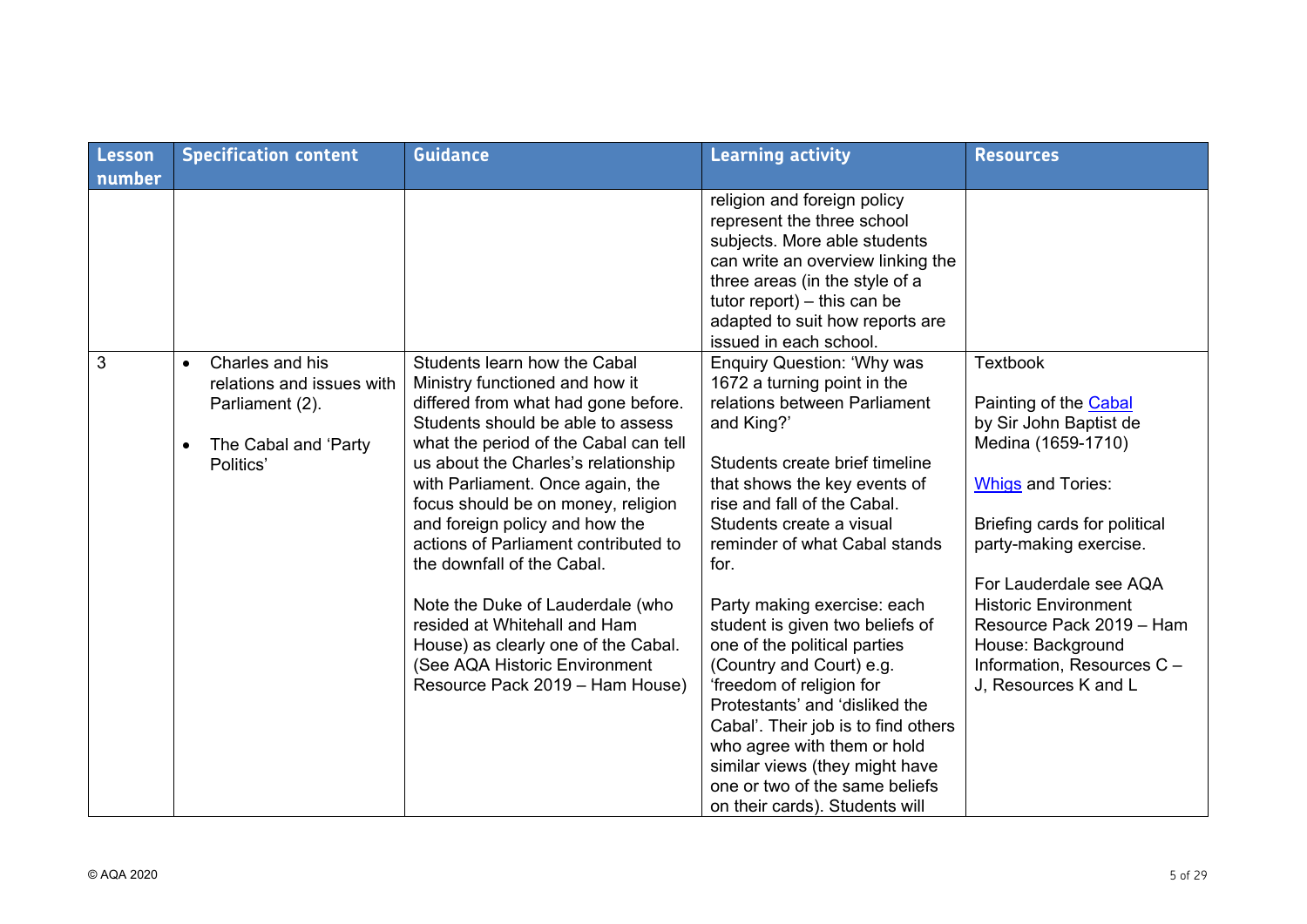| <b>Lesson</b><br>number | <b>Specification content</b>                | <b>Guidance</b>                                                                                                                                                                                                                                                                                                                                                                                                                                                                                                                                                                             | <b>Learning activity</b>                                                                                                                                                                                                                                                                                                                                                                                                                              | <b>Resources</b>                                                                |
|-------------------------|---------------------------------------------|---------------------------------------------------------------------------------------------------------------------------------------------------------------------------------------------------------------------------------------------------------------------------------------------------------------------------------------------------------------------------------------------------------------------------------------------------------------------------------------------------------------------------------------------------------------------------------------------|-------------------------------------------------------------------------------------------------------------------------------------------------------------------------------------------------------------------------------------------------------------------------------------------------------------------------------------------------------------------------------------------------------------------------------------------------------|---------------------------------------------------------------------------------|
|                         |                                             |                                                                                                                                                                                                                                                                                                                                                                                                                                                                                                                                                                                             | eventually find themselves in<br>two distinct groups and can then<br>be told that they have formed<br>two political parties.<br>Students assess the King's<br>relationship with Parliament<br>during this time by creating a<br>Venn diagram with money,<br>religion and foreign policy for<br>the period of the Cabal Ministry.<br>They can then write a brief<br>assessment of the state of the<br>relationship by the time of the<br>Cabal's fall. |                                                                                 |
| $\overline{4}$          | Relations and issues with<br>Parliament (3) | Students learn the rise and fall of the<br>Danby Ministry and the end of the<br>Cavalier Parliament and the rise of<br>party politics (including the key figure<br>of Lord Shaftesbury). Students gain<br>an overview of the three short-lived<br>parliaments which followed the end<br>of the Cavalier Parliament (Habeas<br>Corpus, Exclusion and Oxford<br>Parliaments). The focus should be<br>on the Charles's relationship with<br>Parliament in relation to money,<br>foreign policy and religion and in<br>how the three played a role in the<br>deterioration of the relationship. | Students create a profile of Lord<br>Shaftesbury.<br>Students create a brief timeline<br>of the Danby Ministry.<br>They will need to assess the<br>state of the relationship between<br>King and Parliament during this<br>time in relation to MONEY,<br><b>RELIGION and FOREIGN</b><br>POLICY.<br><b>Enquiry Question: 'Why did</b><br>Charles fall out with<br>Parliament?'                                                                         | <b>Textbook</b><br>Biography of <b>Shaftesbury:</b><br>Biography of Lord Danby: |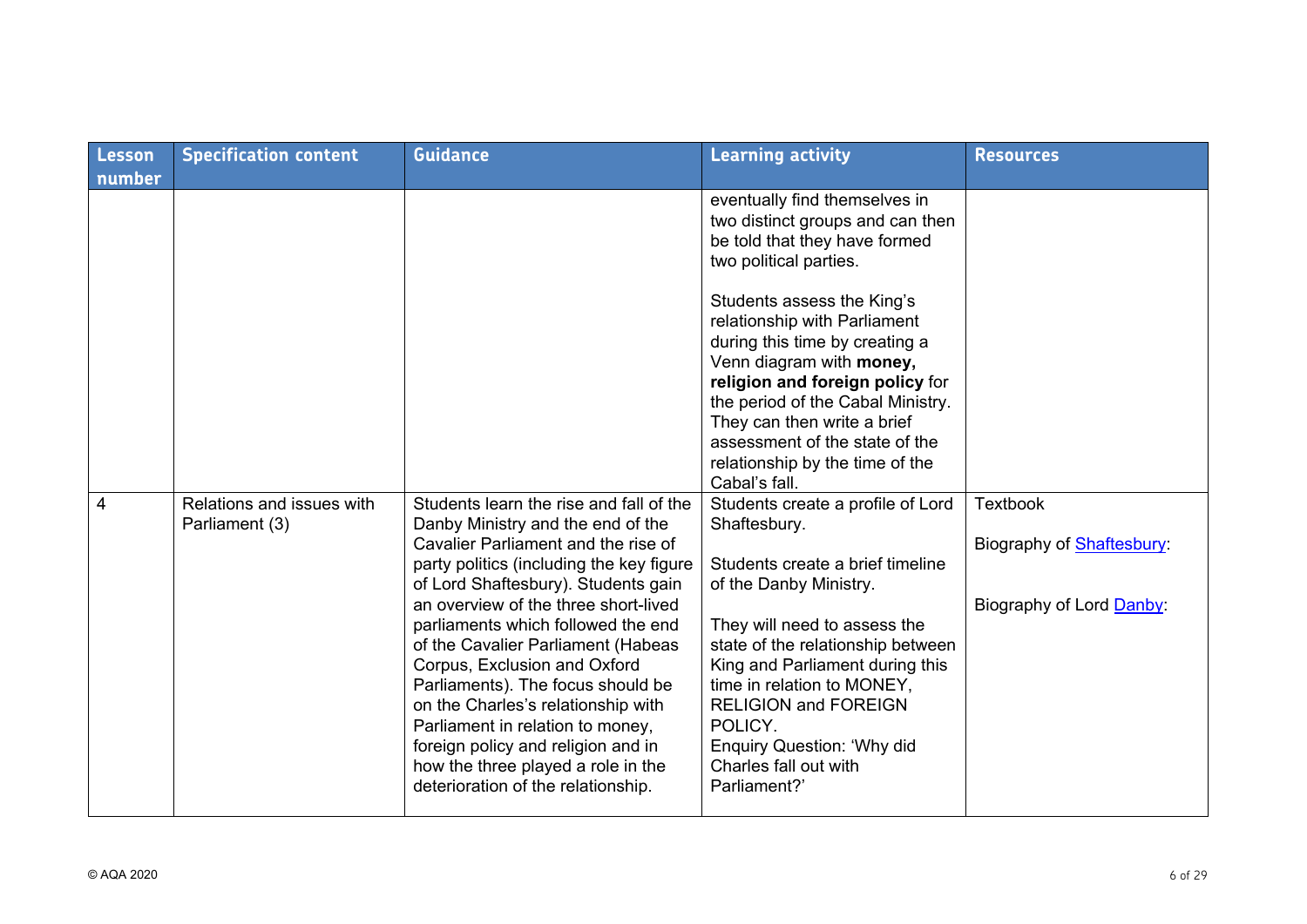| Lesson | <b>Specification content</b>                                                               | <b>Guidance</b>                                                                                                                                                                                                                                                                                                                                                                     | <b>Learning activity</b>                                                                                                                                                                                                                                                                                                                                                                                                                                                                                                                                                                                                     | <b>Resources</b>                                                                   |
|--------|--------------------------------------------------------------------------------------------|-------------------------------------------------------------------------------------------------------------------------------------------------------------------------------------------------------------------------------------------------------------------------------------------------------------------------------------------------------------------------------------|------------------------------------------------------------------------------------------------------------------------------------------------------------------------------------------------------------------------------------------------------------------------------------------------------------------------------------------------------------------------------------------------------------------------------------------------------------------------------------------------------------------------------------------------------------------------------------------------------------------------------|------------------------------------------------------------------------------------|
| number |                                                                                            |                                                                                                                                                                                                                                                                                                                                                                                     | Students create a comic strip to<br>show the short-lived Parliaments<br>that followed the end of the<br>Cavalier Parliament. They must<br>show why Charles kept<br>dismissing Parliament and<br>include the names given to<br>these sessions.                                                                                                                                                                                                                                                                                                                                                                                |                                                                                    |
| 5      | <b>Relations and issues</b><br>with Parliament (4)<br>Rule without parliament<br>from 1681 | Students take a wider view of<br>Charles's relationship with<br>Parliament through his reign and<br>consider how money, religion and<br>power dominated how they worked<br>together. Students should have an<br>appreciation of how the relationship<br>changed and the consequences of<br>that change and come to a judgment<br>about Parliament and the King's<br>relative power. | Recap the story of Charles and<br>his Parliament through card sort<br>ordering activity that includes<br>the ministries, Parliament and<br>key events (including laws) in<br>three columns.<br>Working in small groups,<br>students create a large Venn<br>diagram and organise the key<br>moments in the relationship<br>between Parliament and King<br>into the three areas of money,<br>religion and foreign policy.<br>Which caused the most<br>problems?<br>Students could create a living<br>graph of the relationship<br>between Charles and his<br>Parliament and look for when it<br>changed. The teacher will need | <b>Textbook</b><br>Card sort exercise resources<br><b>Key dates in Parliament:</b> |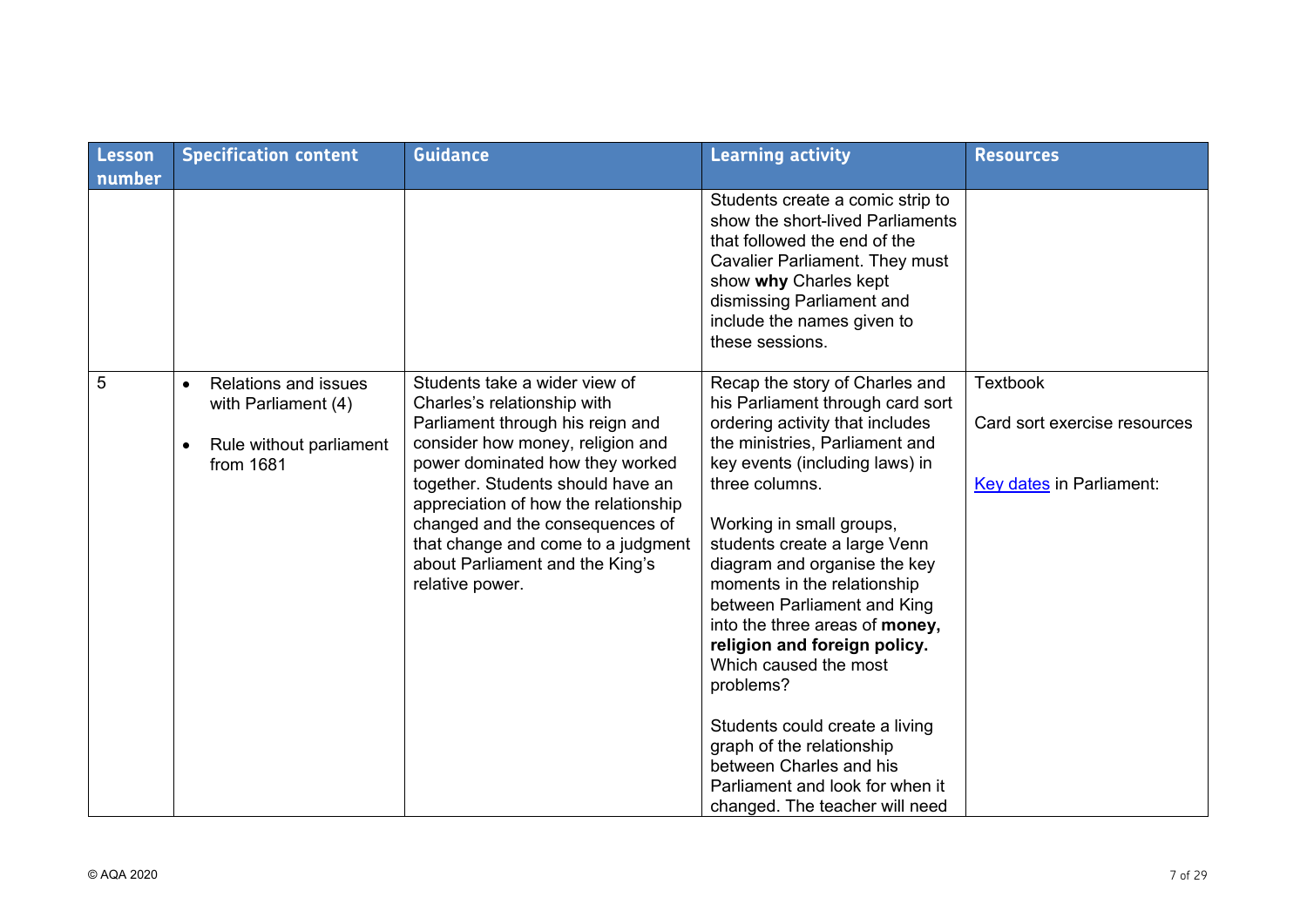| Lesson<br>number | <b>Specification content</b> | <b>Guidance</b> | Learning activity                                                                                                                                       | <b>Resources</b> |
|------------------|------------------------------|-----------------|---------------------------------------------------------------------------------------------------------------------------------------------------------|------------------|
|                  |                              |                 | to draw out explanations<br>through questioning, for<br>example, 'why didn't relations<br>between Charles and<br>Parliament get better under<br>Danby?' |                  |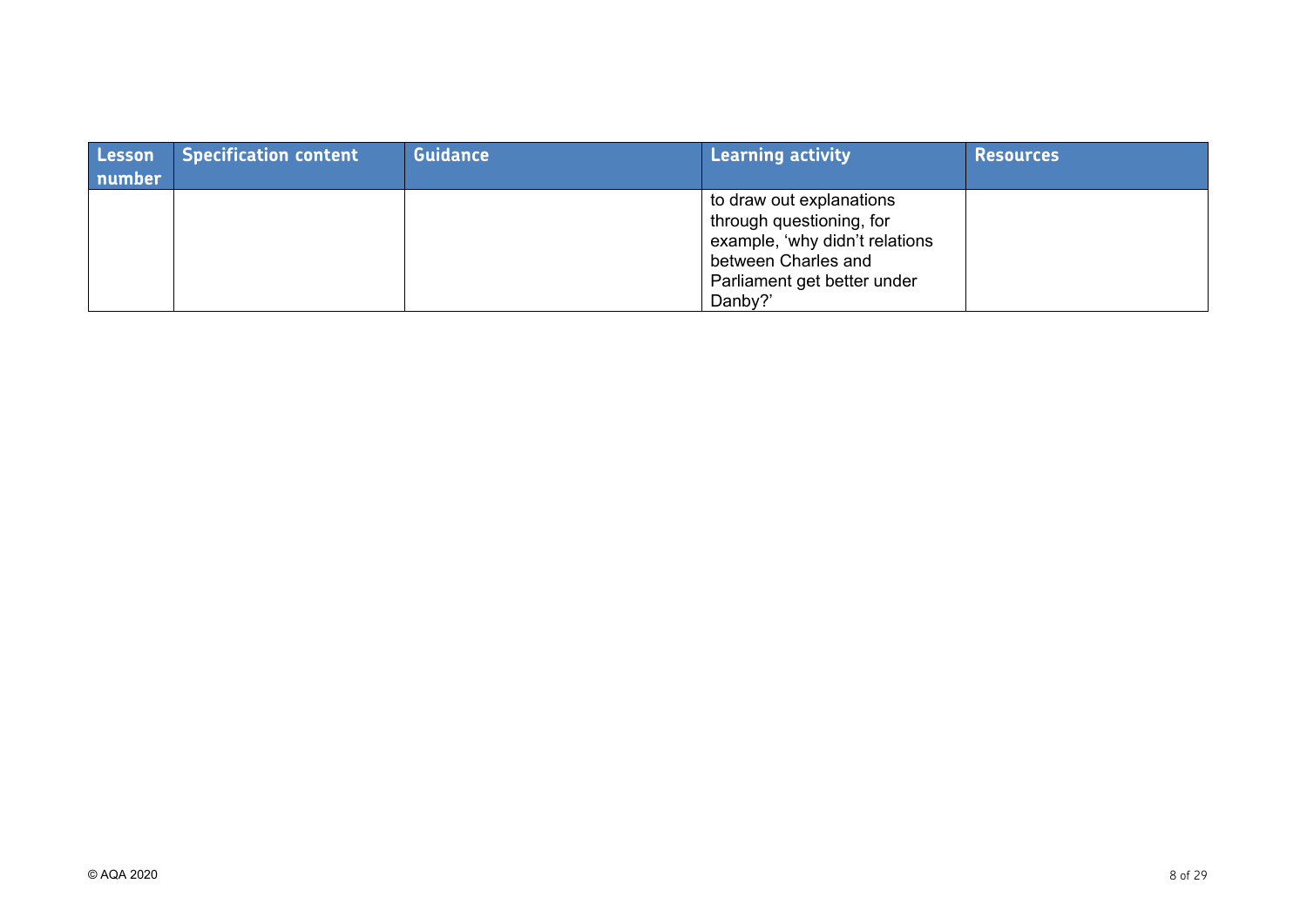|  |  | The Catholic question |
|--|--|-----------------------|
|--|--|-----------------------|

| Lesson | <b>Specification content</b>       | <b>Guidance</b>                                                                                               | <b>Learning activity</b>                                                                                                                                                                                                                             | <b>Resources</b>                                        |
|--------|------------------------------------|---------------------------------------------------------------------------------------------------------------|------------------------------------------------------------------------------------------------------------------------------------------------------------------------------------------------------------------------------------------------------|---------------------------------------------------------|
| number |                                    |                                                                                                               |                                                                                                                                                                                                                                                      |                                                         |
| 6      | Titus Oates and The Popish<br>Plot | Students gain an understanding of<br>the context of religious division in<br>England and its causes, and then | <b>Enquiry Question: 'What was</b><br>the Popish plot?'                                                                                                                                                                                              | Textbook.<br>Religious division work sheet.             |
|        |                                    | explore the events of the Popish<br>Plot. They should have a knowledge                                        | Students complete a worksheet<br>about the background of                                                                                                                                                                                             | The story of the Popish Plot                            |
|        |                                    | and understanding of the key figures<br>and developments and, crucially, its                                  | religious division in England.                                                                                                                                                                                                                       | A useful <i>interpretation</i> of the<br>Plot           |
|        |                                    | consequences.                                                                                                 | Students are provided with the<br>initial accusations of the Popish<br>Plot and come up with questions<br>about the witness. What do they<br>need to know? Do they trust<br>him? etc.                                                                | Playing cards that tell the<br>story of the Popish Plot |
|        |                                    |                                                                                                               | Working in groups of 4,<br>Students create the script for a<br>news programme that tells the<br>story of the Popish Plot. They<br>could include some 'breaking<br>news', for example: the murder<br>of Godfrey. How did this event<br>change things? |                                                         |
|        |                                    |                                                                                                               | They could also have an expert<br>interview where they suggest<br>what the consequences of the<br>Popish Plot could be.                                                                                                                              |                                                         |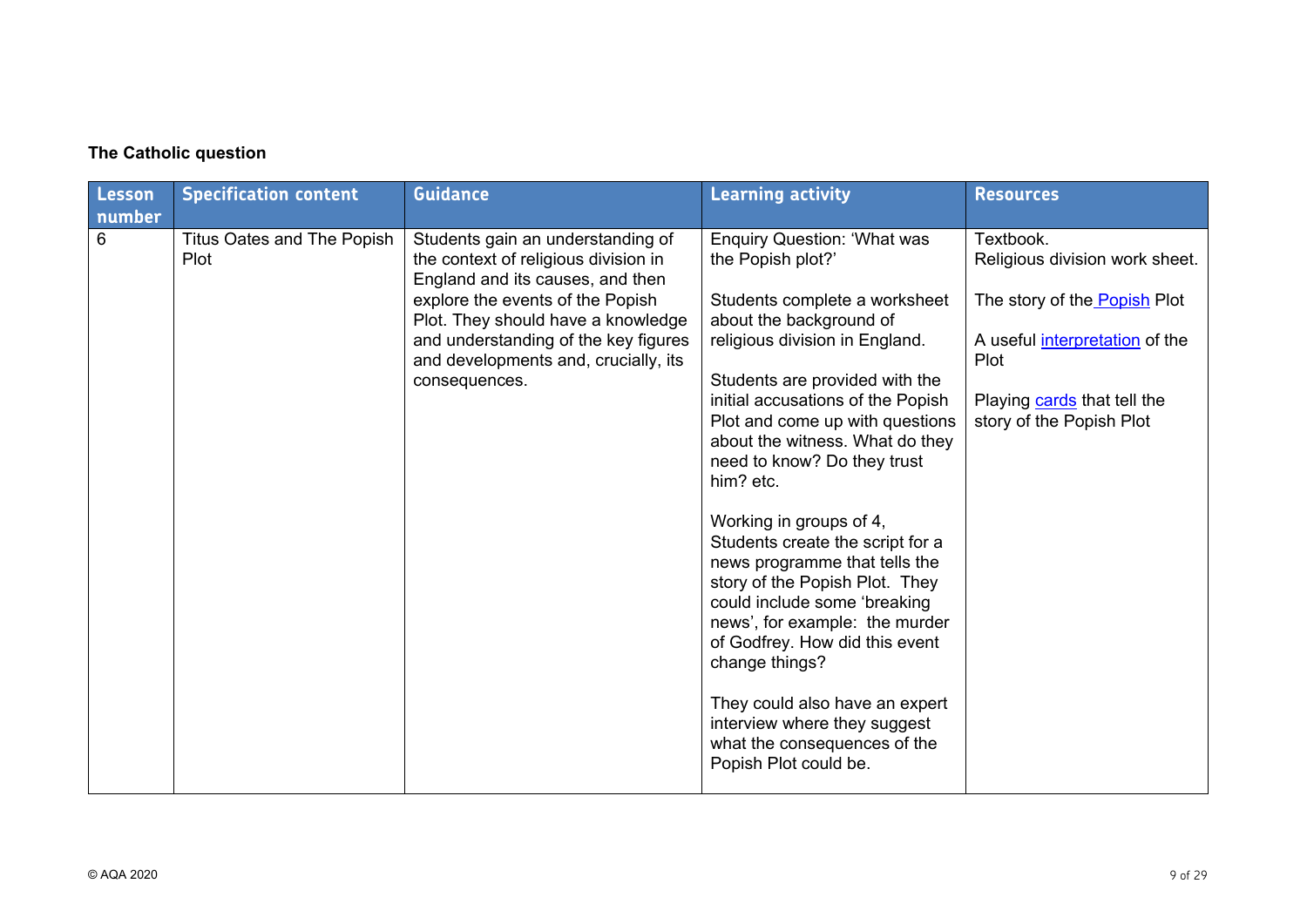| Lesson<br>number | <b>Specification content</b>                                                                      | <b>Guidance</b>                                                                                                                                                                                                                                                                                                   | <b>Learning activity</b>                                                                                                                                                                                                                                                                                                                                                                                                                                     | <b>Resources</b>                                                                                                                                                         |
|------------------|---------------------------------------------------------------------------------------------------|-------------------------------------------------------------------------------------------------------------------------------------------------------------------------------------------------------------------------------------------------------------------------------------------------------------------|--------------------------------------------------------------------------------------------------------------------------------------------------------------------------------------------------------------------------------------------------------------------------------------------------------------------------------------------------------------------------------------------------------------------------------------------------------------|--------------------------------------------------------------------------------------------------------------------------------------------------------------------------|
|                  |                                                                                                   |                                                                                                                                                                                                                                                                                                                   | Class discussion: Why were<br>people so ready to believe the<br>Popish Plot?                                                                                                                                                                                                                                                                                                                                                                                 |                                                                                                                                                                          |
| $\overline{7}$   | James, Duke of York<br>$\bullet$<br>The Exclusion Bill, 1679<br>$\bullet$<br>The succession issue | Students learn about the background<br>to the Exclusion Crisis, focusing on<br>the Duke of York and anti-Catholic<br>feeling in England before learning<br>about the attempts of Shaftesbury<br>and others in Parliament to prevent<br>James from becoming King through<br>the Exclusion Bills and other actions. | Enquiry Question: 'Why was the<br>'Exclusion Crisis' a crisis?'<br>Students create a profile of<br>James, Duke of York. They<br>should include his experiences<br>in exile and compare them to his<br>brother's. Why were some<br>people opposed to him<br>becoming King?<br>Students create a storyboard of<br>the key developments of the<br><b>Exclusion Crisis.</b><br>Class discussion: Could the<br>Exclusion Crisis have led to<br>another Civil War? | <b>Textbook</b><br>Biography of James<br>James II's wedding suit<br><b>The Exclusion Crisis</b><br>- This website includes<br>primary sources as well as<br>information. |
| 8                | The Rye House Plot                                                                                | Students learn the context and<br>events of the Rye House Plot. The<br>focus should be on the<br>consequences of the plot,<br>particularly in relation to the<br>Charles's rule and James's<br>accession.                                                                                                         | <b>Enquiry Question: 'What was</b><br>the Rye House Plot?'<br>Starter question - Why didn't<br>some people trust King Charles<br>II? Students come up with as<br>many reasons as they can.<br>Questioning can draw out                                                                                                                                                                                                                                       | The story of the plot<br>An official <b>account</b> produced<br>at the beginning of James II's<br>reign<br>Newspaper templates                                           |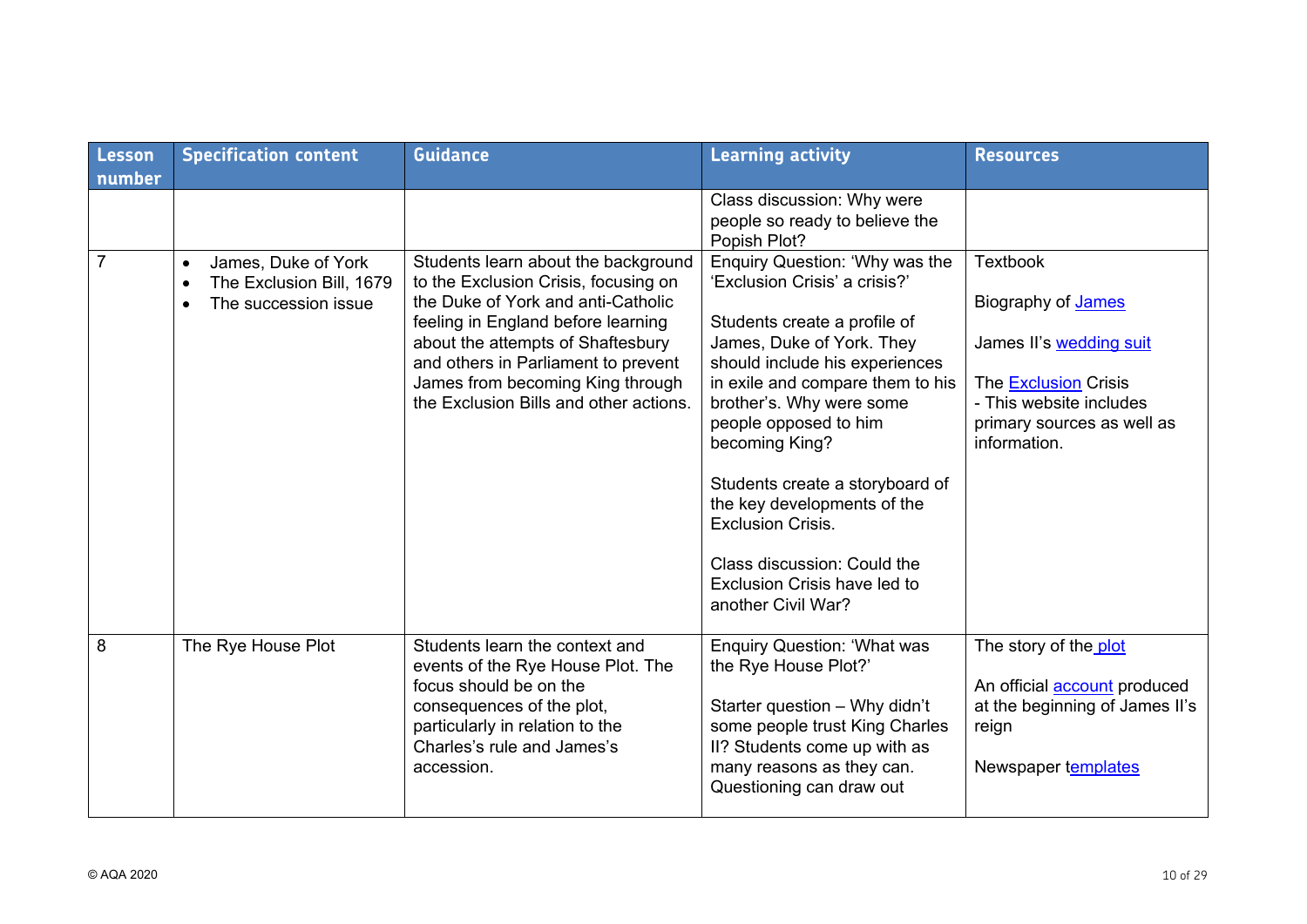| Lesson<br>number | <b>Specification content</b> | <b>Guidance</b> | <b>Learning activity</b>                                                                                                                                                                                                                                                                                                                                                                  | <b>Resources</b>                                                                                                                                                              |
|------------------|------------------------------|-----------------|-------------------------------------------------------------------------------------------------------------------------------------------------------------------------------------------------------------------------------------------------------------------------------------------------------------------------------------------------------------------------------------------|-------------------------------------------------------------------------------------------------------------------------------------------------------------------------------|
|                  |                              |                 | political issues and concerns<br>over his religious beliefs.                                                                                                                                                                                                                                                                                                                              | <b>Biography of James Scott,</b><br>Duke of <b>Monmouth</b>                                                                                                                   |
|                  |                              |                 | Working in groups of four<br>students are given a scene to<br>recreate as a freeze frame from<br>the Rye House Plot. Each group<br>should be given a different<br>scene to allow them to be<br>performed in order giving the<br>class the whole story.<br>Students write a newspaper<br>article on the Rye House Plot.<br>They need to explain what the<br>consequences of the Plot were. | Though some knowledge of<br>the Anglo-Dutch wars is<br>useful, Charles II's religious<br>belief and character are the<br>thread of this final Part 3 clip.<br><b>Textbook</b> |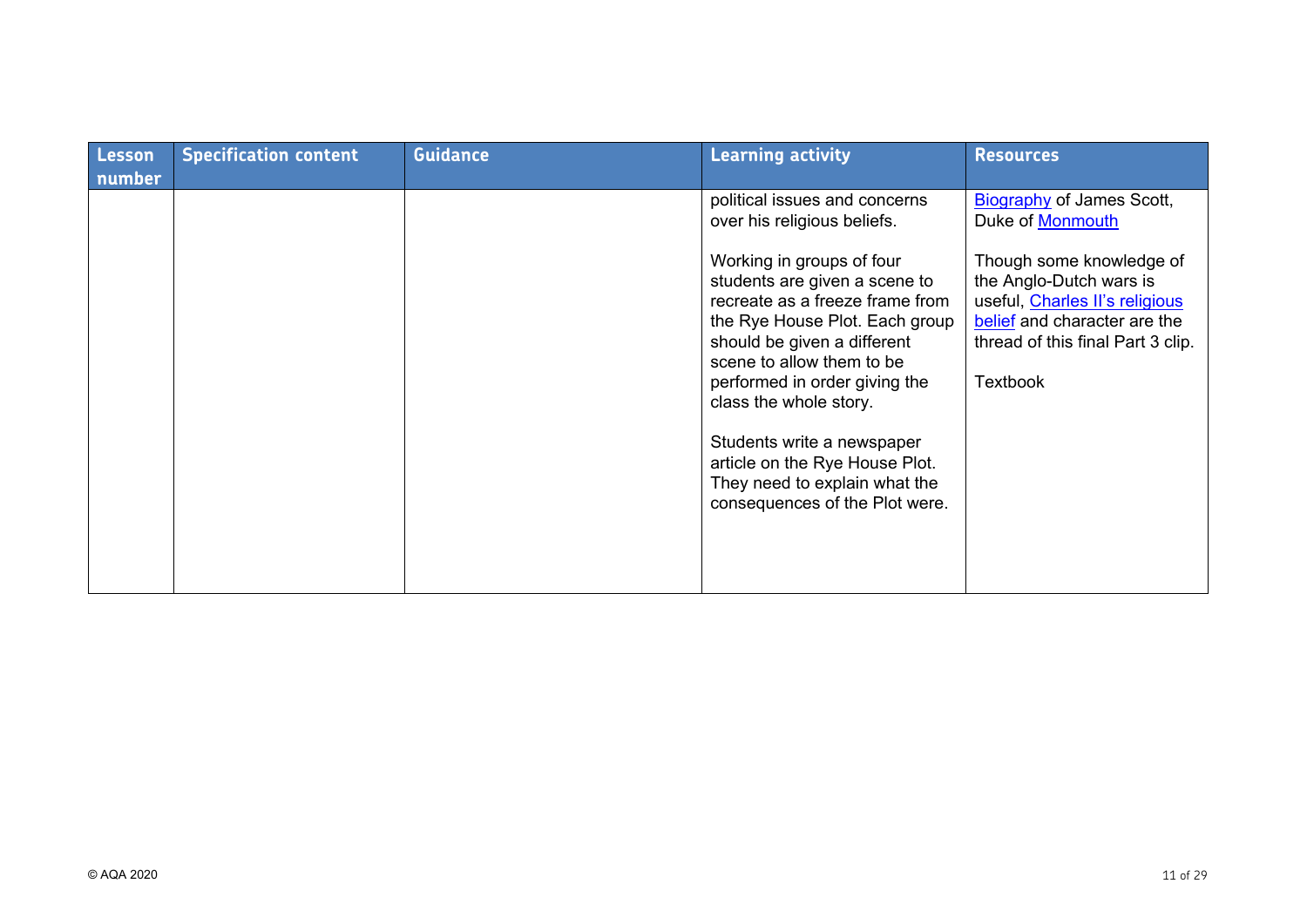# **Charles II's court**

| Lesson<br>number | <b>Specification content</b> | <b>Guidance</b>                                                                                                                                                                                                                         | <b>Learning activity</b>                                                                                                                                                                                                                                                                                                                                                                                                                                                                                                                                                                                                                                                                                                                                                | <b>Resources</b>                                                                                                                                                                                                                                                                                                                                                                                                                                                       |
|------------------|------------------------------|-----------------------------------------------------------------------------------------------------------------------------------------------------------------------------------------------------------------------------------------|-------------------------------------------------------------------------------------------------------------------------------------------------------------------------------------------------------------------------------------------------------------------------------------------------------------------------------------------------------------------------------------------------------------------------------------------------------------------------------------------------------------------------------------------------------------------------------------------------------------------------------------------------------------------------------------------------------------------------------------------------------------------------|------------------------------------------------------------------------------------------------------------------------------------------------------------------------------------------------------------------------------------------------------------------------------------------------------------------------------------------------------------------------------------------------------------------------------------------------------------------------|
| 9                | Charles II's character       | Students explore the character of<br>Charles II and the way he operated<br>within his court. The key question is<br>whether his reputation as the 'merry<br>monarch' is accurate or whether it<br>was a carefully crafted public image. | <b>Enquiry Question: 'Was Charles</b><br>the 'merry monarch'?'<br>Show image or video clip<br>suggesting that Charles was a<br>'merry monarch' i.e. he liked to<br>have parties and enjoy himself -<br>and discuss whether what they<br>have already learned about<br>Charles supports or challenges<br>this view.<br>Create a market place activity<br>on Charles. Groups look at the<br>following areas:<br>marriage<br>$\bullet$<br>mistresses and illegitimate<br>children<br>sports, Arts and Science<br>parties<br>$\bullet$<br>access to the King.<br>One member of the group<br>remains behind as the teacher<br>while others go and gather<br>information. All students end up<br>with a rounded knowledge of<br>Charles in a spider diagram or<br>other form. | Background films clips from<br>Lesson 1 provide reference<br>to his character and<br>behaviour.<br>Interpretations of Charles II<br>and his court:<br>Rap/Horrible Histories<br>interpretation of the 'Merrie<br>monarch' provides a fun<br>opening to a lesson on<br>Charles II's character.<br><b>Account of Charles II's</b><br>mistresses<br><b>Portrait of Charles II's</b><br>Several sites contain<br>reference to <b>Charles</b> and<br>mistresses, love life. |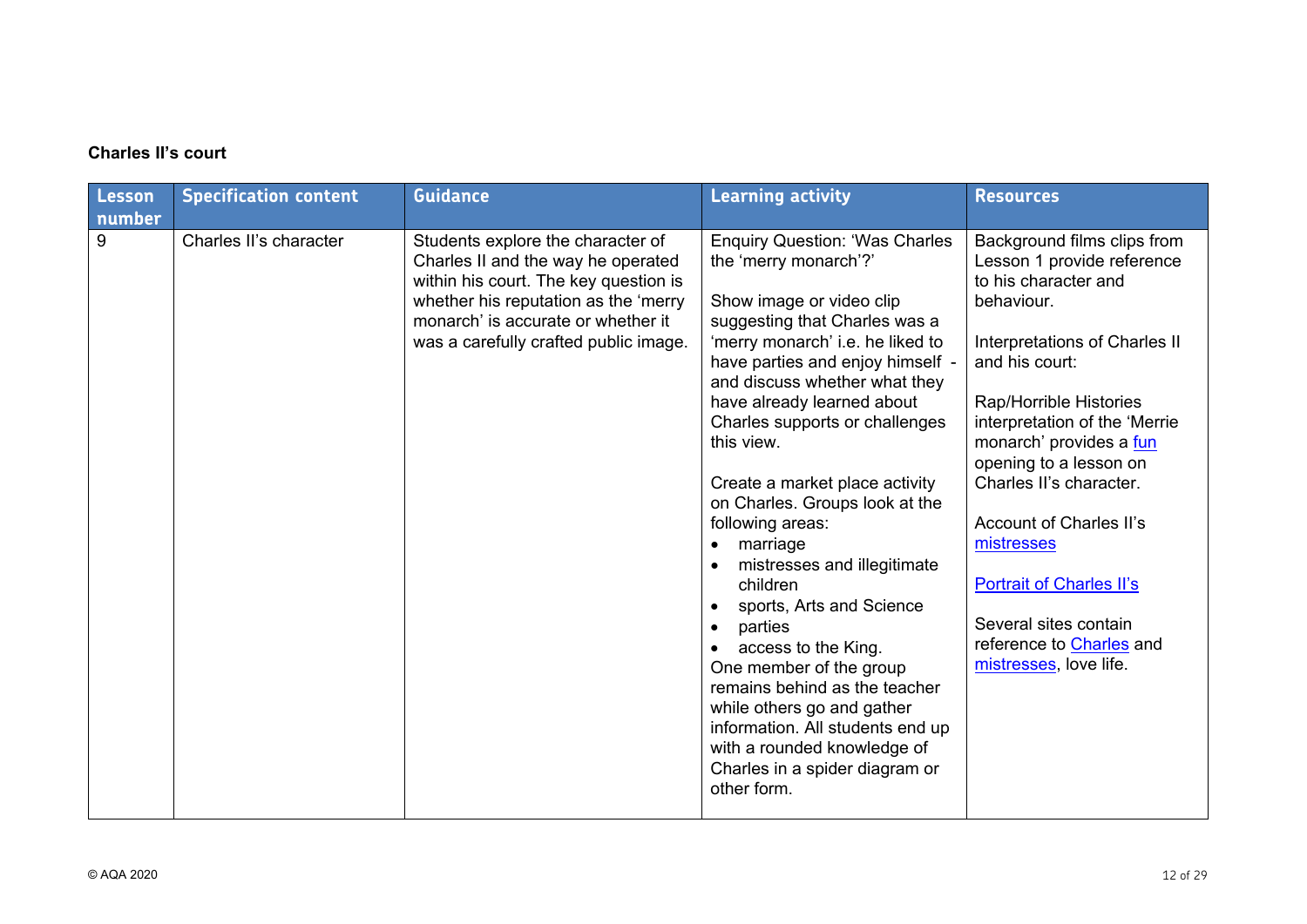| Lesson | <b>Specification content</b>                  | <b>Guidance</b>                                                                                                                                                                                                                                                 | <b>Learning activity</b>                                                                                                                                                                                                                                                                                                                                                                                                                                                                                                                                                                                                                                                                                                | <b>Resources</b>                                                                                                                                                                                                                                                                                                                                                                 |
|--------|-----------------------------------------------|-----------------------------------------------------------------------------------------------------------------------------------------------------------------------------------------------------------------------------------------------------------------|-------------------------------------------------------------------------------------------------------------------------------------------------------------------------------------------------------------------------------------------------------------------------------------------------------------------------------------------------------------------------------------------------------------------------------------------------------------------------------------------------------------------------------------------------------------------------------------------------------------------------------------------------------------------------------------------------------------------------|----------------------------------------------------------------------------------------------------------------------------------------------------------------------------------------------------------------------------------------------------------------------------------------------------------------------------------------------------------------------------------|
| number |                                               |                                                                                                                                                                                                                                                                 | Teachers may direct students to<br>consider, 'How far was the<br>'merry monarch' a carefully<br>created public image?'                                                                                                                                                                                                                                                                                                                                                                                                                                                                                                                                                                                                  |                                                                                                                                                                                                                                                                                                                                                                                  |
| 10     | Court life, fashions and the<br>role of court | Students gain an overview of how<br>Charles's court worked including<br>who had power and how they gained<br>it. Comparisons should be made with<br>the court of King Louis and the<br>importance of access to the King<br>through his advisors and associates. | <b>Enquiry Question: 'Why was</b><br>Charles II's Court important?'<br>Starter question - How powerful<br>was Charles II? Draw out<br>through questioning previous<br>learning on Parliament and<br>ministries.<br>Students will write an essay.<br>After discussion about the<br>structure of the extended writing<br>students will make notes from<br>the textbook about the structure<br>of the court to go with the<br>learning from the previous<br>lesson. The essay should<br>explain how Charles's court<br>worked. They need to include<br>the key terms and jobs like Privy<br>Council, Lord Treasurer, Lord<br>Chancellor and the Exchequer.<br>Students may also consider the<br>question, 'How similar was | Textbook.<br>The reign and court of <b>Louis</b><br>$XIV$ –for comparison.<br>Writing frame for Charles's<br>court essay.<br>Some background<br>information in AQA Historic<br>Environment Pack 2019 -<br>Ham House: Resources K<br>and L<br>Reference to Charles and<br>fashions as well as detail on<br>innovation and projecting a<br>royal image.<br><b>Fashion</b> at court |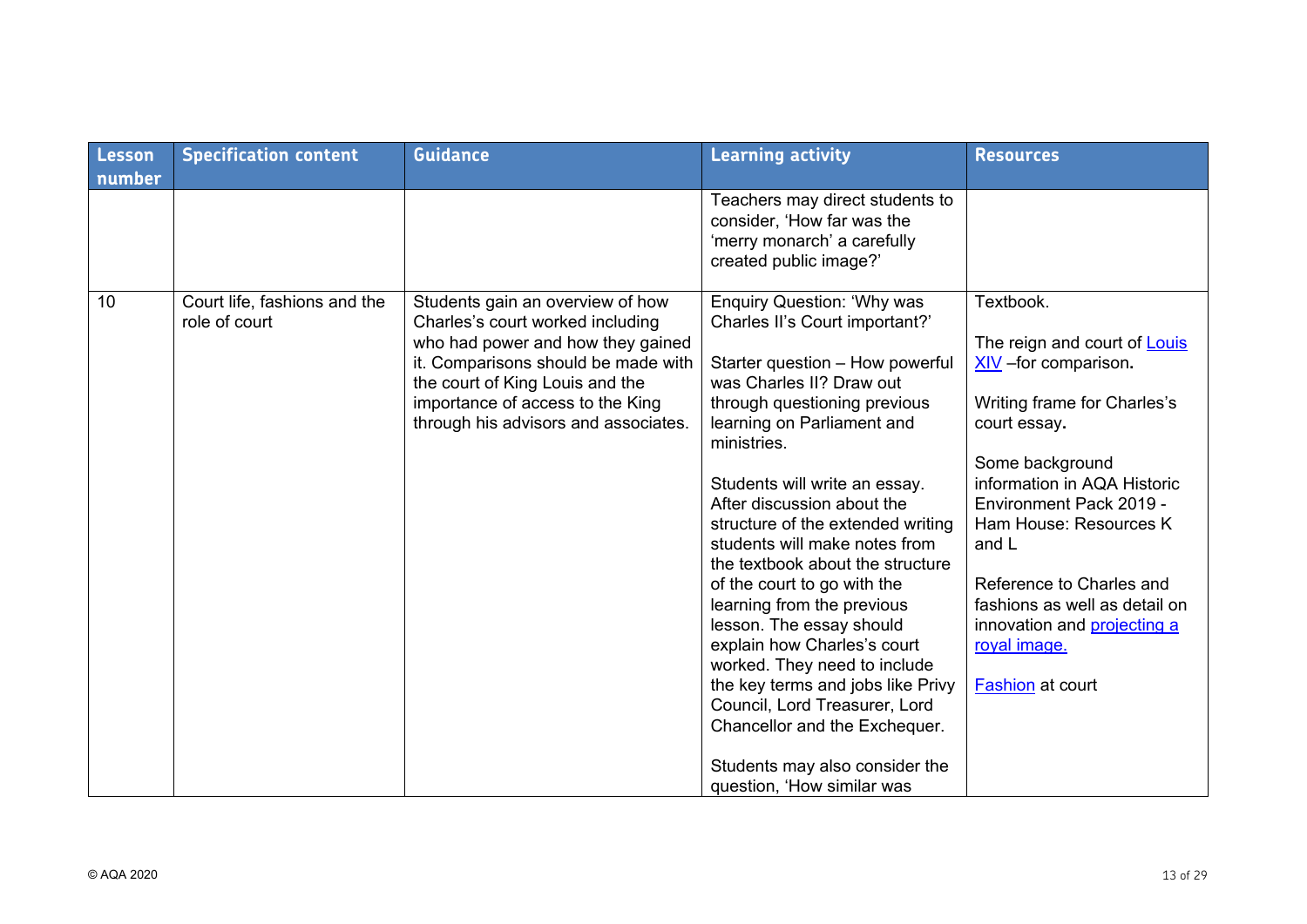| Lesson<br>number | <b>Specification content</b>         | <b>Guidance</b>                                                                                                         | <b>Learning activity</b>                               | <b>Resources</b> |
|------------------|--------------------------------------|-------------------------------------------------------------------------------------------------------------------------|--------------------------------------------------------|------------------|
|                  |                                      |                                                                                                                         | Charles's court to the court of<br>King Louis XIV?'    |                  |
|                  | Review and assessment of<br>Part One | This is an opportunity to assess your<br>students understanding of Part One<br>and to develop their exam<br>techniques. | Students complete exam-style<br>questions on Part One. |                  |

# **Part Two: Life in Restoration England**

# **Crisis**

| Lesson<br>number | <b>Specification content</b>                                                                                                              | <b>Guidance</b>                                                                                                                                                                                                                                   | <b>Learning activity</b>                                                                                                                                                                                              | <b>Resources</b>                                                                                                                             |
|------------------|-------------------------------------------------------------------------------------------------------------------------------------------|---------------------------------------------------------------------------------------------------------------------------------------------------------------------------------------------------------------------------------------------------|-----------------------------------------------------------------------------------------------------------------------------------------------------------------------------------------------------------------------|----------------------------------------------------------------------------------------------------------------------------------------------|
| 12               | The Great Plague of<br>$\bullet$<br>1665(1)<br>Causes and<br>contemporary views<br>Measures to combat<br><b>Records</b><br><b>Results</b> | Students learn what the plague is<br>and its history in England. They<br>need to understand the symptoms<br>and the consequences of an<br>outbreak. Students need to<br>understand the cause of the plague<br>but also contemporary explanations. | <b>Enquiry Question: 'What was</b><br>the Great Plague?'<br>Begin by showing a section of a<br>bill of mortality. Discuss the<br>causes of death listed and what<br>this source could tell us about<br>the year 1665. | Textbook<br>Bill of Mortality,<br>Epidemics,<br>And also<br>A comparison of plague in<br>Florence and London                                 |
|                  |                                                                                                                                           |                                                                                                                                                                                                                                                   | Show cartoon images or video<br>clip to introduce plague and its<br>symptoms.<br>Students create a brief guide to<br>the plague for a patient. They<br>should include what to expect as<br>the disease spreads (the   | The Great Plague $-$<br>information and sources:<br>Some Useful images exist<br>showing <b>contemporary</b> views,<br>and re-creative images |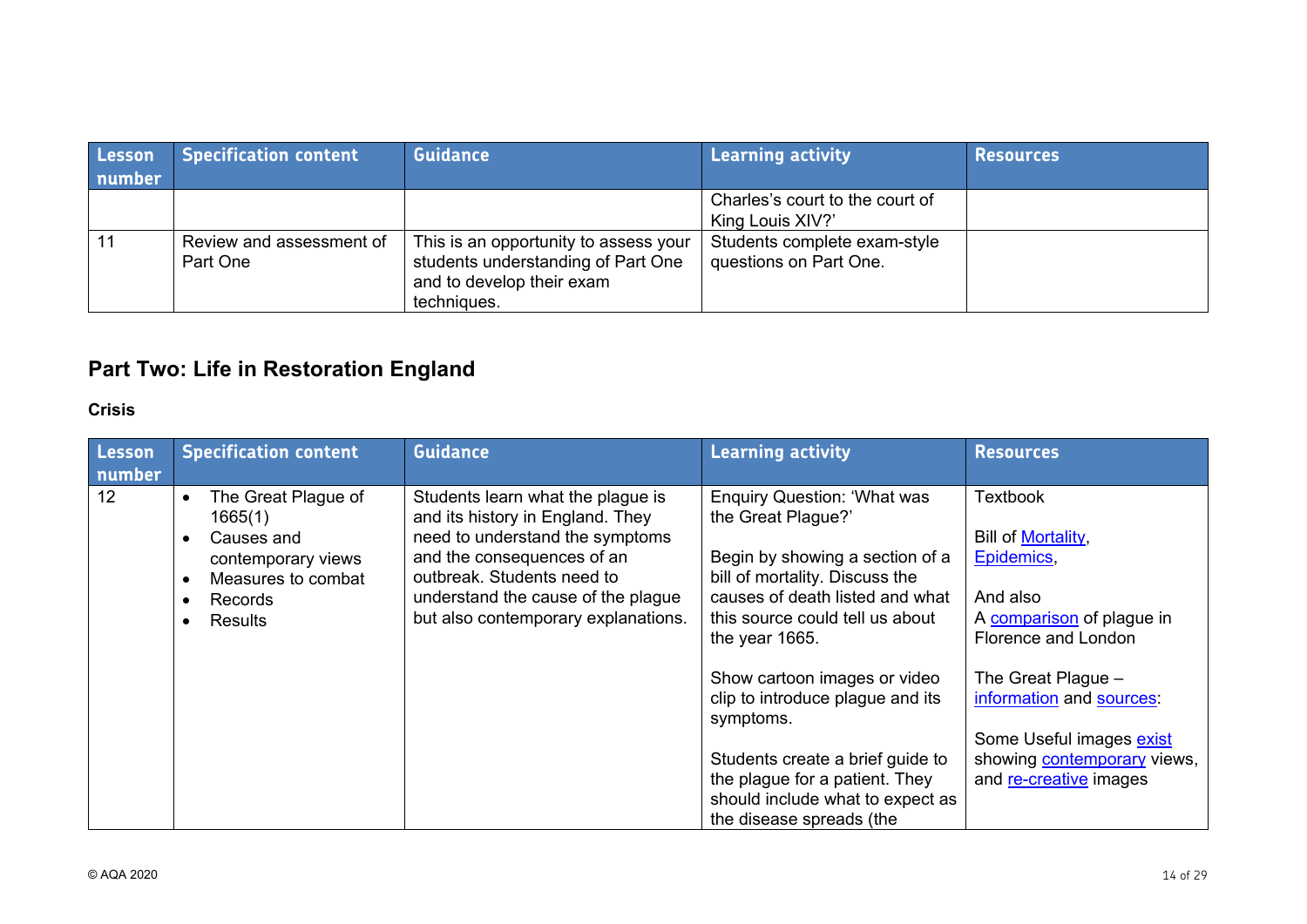| Lesson<br>number | <b>Specification content</b>                                                                                                                                                 | <b>Guidance</b>                                                                                                                                                                                                                                                                                                                                                                           | <b>Learning activity</b>                                                                                                                                                                                                                                                                                                                                                                                                                                                                                                               | <b>Resources</b>                                                 |
|------------------|------------------------------------------------------------------------------------------------------------------------------------------------------------------------------|-------------------------------------------------------------------------------------------------------------------------------------------------------------------------------------------------------------------------------------------------------------------------------------------------------------------------------------------------------------------------------------------|----------------------------------------------------------------------------------------------------------------------------------------------------------------------------------------------------------------------------------------------------------------------------------------------------------------------------------------------------------------------------------------------------------------------------------------------------------------------------------------------------------------------------------------|------------------------------------------------------------------|
|                  |                                                                                                                                                                              |                                                                                                                                                                                                                                                                                                                                                                                           | symptoms) and an overview of<br>the possible causes.                                                                                                                                                                                                                                                                                                                                                                                                                                                                                   | Full text of Defoe's 'Journal of<br>the Plague Year':            |
| 13               | The Great Plague (2)<br>$\bullet$<br>Causes and<br>$\bullet$<br>contemporary views<br>Measures to combat<br>$\bullet$<br>Records<br>$\bullet$<br><b>Results</b><br>$\bullet$ | Students learn why the plague<br>spread so quickly in London. They<br>need to be able to explain how the<br>layout and conditions in the city<br>contributed to the spread. Students<br>learn how the authorities attempted<br>to halt the spread and make<br>judgments about how effective these<br>actions were. Students should also<br>consider how Charles and his court<br>reacted. | Students complete an answer to<br>a 'How useful' type question<br>about a source or interpretation<br>(Defoe's Journal of the Plague<br>year or similar) to recap the<br>plague and how it was<br>explained.<br>Students create a table. One<br>column features the ways in<br>which the plague was fought<br>and the second column<br>assesses the success of this<br>action.<br>Students write a summary of the<br>aftermath/consequences of the<br>plague.<br>Class discussion: 'How<br>successfully was the plague<br>dealt with?' | <b>Textbook</b><br>The Great Plague -<br>information and sources |
| 14               | Fire of London of<br>$\bullet$<br>1666(1)<br>Causes and<br>$\bullet$<br>contemporary views<br><b>Results</b>                                                                 | Students learn the story of the Great<br>Fire including its outbreak, spread<br>and how it was finally halted. The<br>focus should be on the event, how<br>the fire was able to spread so quickly                                                                                                                                                                                         | Enquiry Question: 'What can<br>the Great Fire of London tell us<br>about Restoration England?'                                                                                                                                                                                                                                                                                                                                                                                                                                         | <b>Textbook</b>                                                  |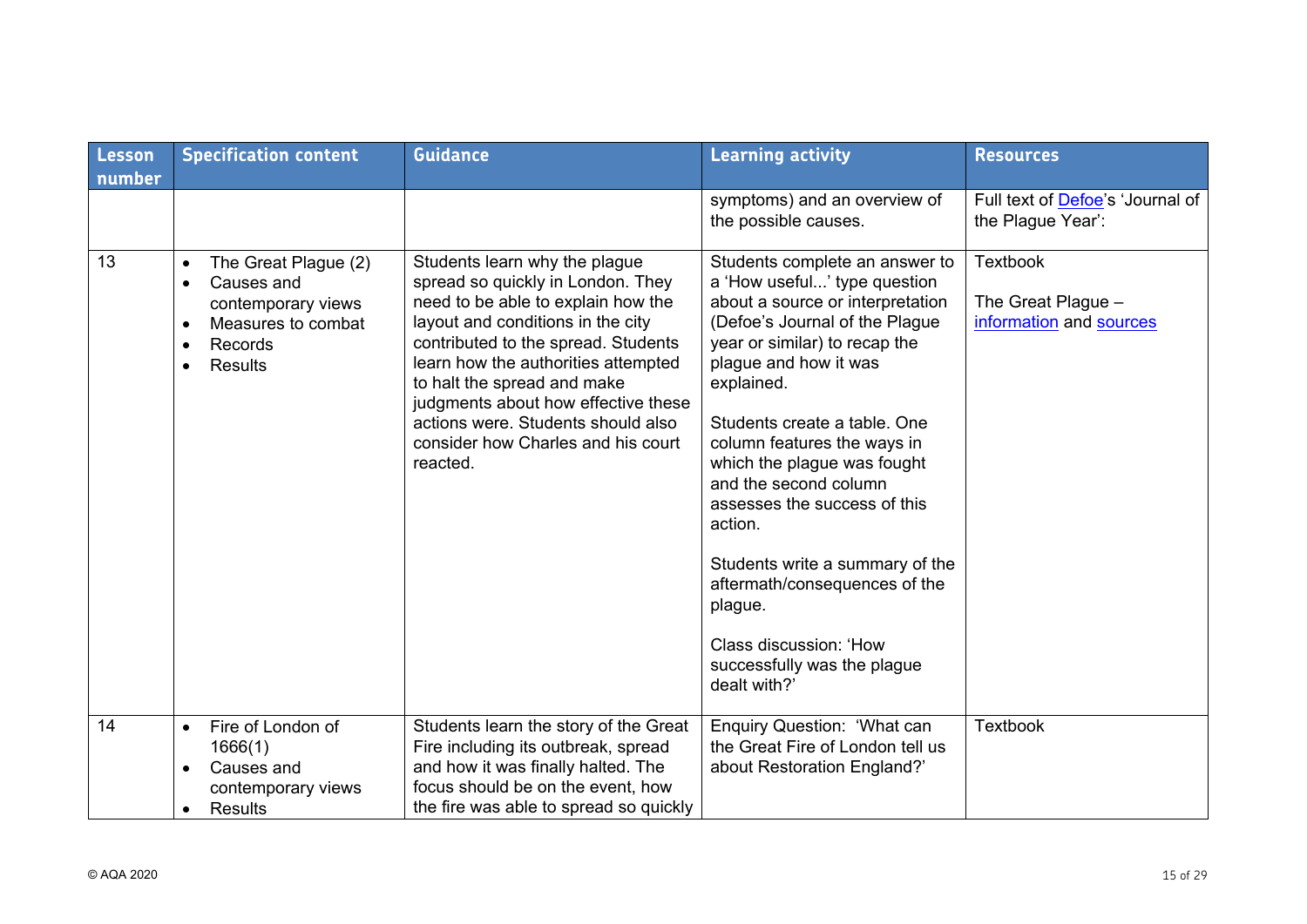| Lesson<br>number | <b>Specification content</b>                                                                             | <b>Guidance</b>                                                                                                                                                                                                                                                       | <b>Learning activity</b>                                                                                                                                                                                                                                                                                                                                                                          | <b>Resources</b>                                                                                                                                                                                                                                                                                                   |
|------------------|----------------------------------------------------------------------------------------------------------|-----------------------------------------------------------------------------------------------------------------------------------------------------------------------------------------------------------------------------------------------------------------------|---------------------------------------------------------------------------------------------------------------------------------------------------------------------------------------------------------------------------------------------------------------------------------------------------------------------------------------------------------------------------------------------------|--------------------------------------------------------------------------------------------------------------------------------------------------------------------------------------------------------------------------------------------------------------------------------------------------------------------|
|                  |                                                                                                          | and what methods were used to try<br>and stop the spread. Students also<br>learn about the devastation the fire<br>left in parts of London.                                                                                                                           | Starter activity - Show students<br>an image of London before the<br>fire (crowded, wooden buildings<br>etc.) and give them 5 minutes to                                                                                                                                                                                                                                                          | <b>AQA Historic Environment</b><br>Resource Pack 2021 for the<br>St. Paul's cathedral.                                                                                                                                                                                                                             |
|                  |                                                                                                          | Students learn about the London<br>that did emerge and other, long                                                                                                                                                                                                    | suggest possible problems and<br>solutions if redesigning London.                                                                                                                                                                                                                                                                                                                                 | BBC resources on the Fire of<br>London.                                                                                                                                                                                                                                                                            |
|                  |                                                                                                          | term, consequences including,<br>economic results - taxation, foreign<br>policy, insurance and the fire                                                                                                                                                               | Card sort activity to place the<br>story of the Great Fire in the<br>correct order.                                                                                                                                                                                                                                                                                                               | Sorting cards telling the story<br>of the Great Fire.                                                                                                                                                                                                                                                              |
|                  |                                                                                                          | brigade.                                                                                                                                                                                                                                                              | Students create a newspaper<br>article from during, or just after,<br>the fire. They will need to<br>include: what happened; what<br>damage has been done; how<br>people have tried to fight it;<br>some different opinions about<br>who was to blame and the<br>reaction of the authorities; an<br>image to show the destruction.<br>Samuel Pepys diary can be<br>used as an eyewitness account. | The Great Fire game on the<br>Museum of London site deals<br>simply with the event and a<br>straightforward <b>account</b> is<br>provided by the London Fire<br>Brigade.<br>Pepys's diary from the day of<br>the fire is valuable.<br><b>Textbook</b><br>Worksheet on the longer term<br>consequences of the fire. |
| 15               | Fire of London of 1666<br>$\bullet$<br>(2)<br><b>Results</b><br>$\bullet$<br>Reconstruction<br>$\bullet$ | Students learn about the plans for a<br>new London after the fire and<br>understand why they did not become<br>a reality. Students learn about the<br>London that did emerge and other,<br>long term, consequences including,<br>economic results - taxation, foreign | Starter activity - Show students<br>an image of London before the<br>fire (crowded, wooden buildings<br>etc.) and give them 5 to 10<br>minutes to suggest designs a<br>new London. Compare their                                                                                                                                                                                                  | Christopher Wren's design<br>for London:<br>Useful introductory summary<br>of the story of the building of<br><b>St Paul's Cathedral</b> .                                                                                                                                                                         |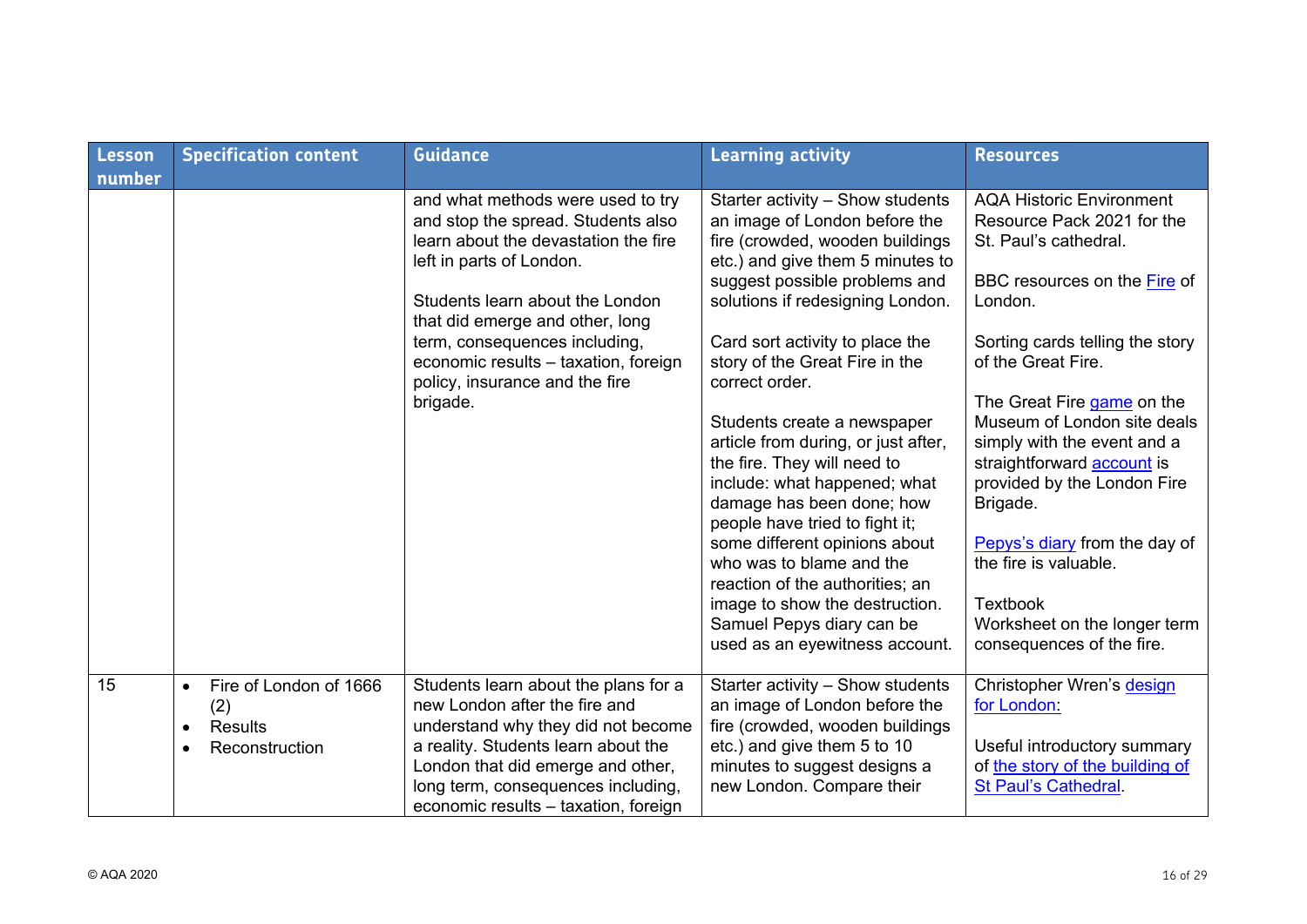| Lesson<br>number | <b>Specification content</b> | <b>Guidance</b>                            | <b>Learning activity</b>                                                                                                                                                    | <b>Resources</b>                                                                                                                                                                      |
|------------------|------------------------------|--------------------------------------------|-----------------------------------------------------------------------------------------------------------------------------------------------------------------------------|---------------------------------------------------------------------------------------------------------------------------------------------------------------------------------------|
|                  |                              | policy, insurance and the fire<br>brigade. | ideas to those suggested at the<br>time.<br>Students create a profile of<br>Christopher Wren.<br>Create a spider diagram of the<br>longer-term consequences of<br>the fire. | <b>Rebuilding St Paul's</b><br>Cathedral 1: After the Fire<br><b>AQA Historic Environment</b><br>Resource Pack 2021 for the<br>St. Paul's cathedral<br><b>Textbook</b><br><b>Wren</b> |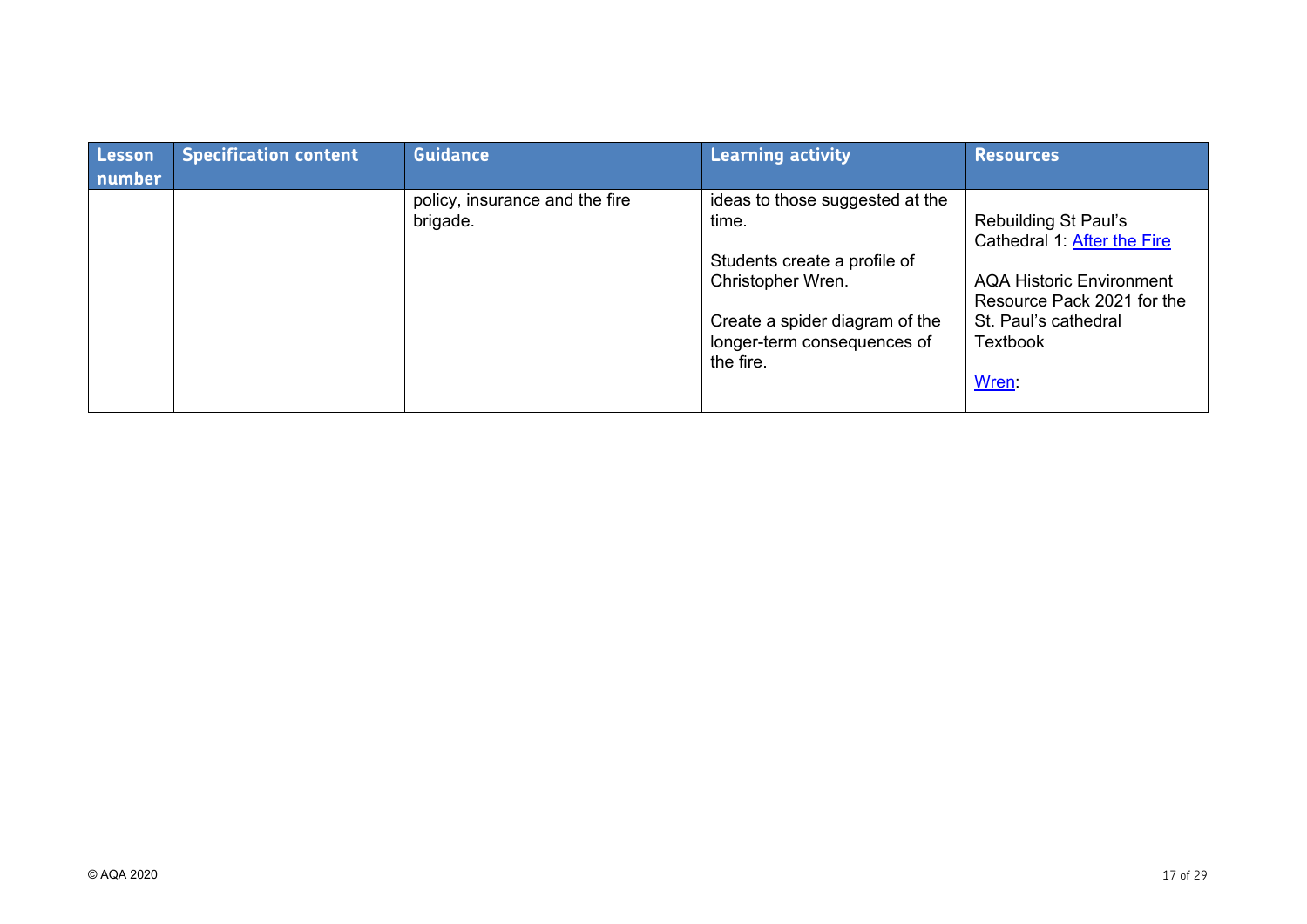## **Restoration culture**

| Lesson                 | <b>Specification content</b>                                                                    | <b>Guidance</b>                                                                                                                                                                                                                                                                                                                                                                                                                                                                                                                                                                                                                                                                                            | <b>Learning activity</b>                                                                                                                                                                                                                                                                                                                                                                                                                                                                                                                                                                                                                                                                                                                                                                             | <b>Resources</b>                                                                                                                                                                                                                                                                                                                                                                                                                                              |
|------------------------|-------------------------------------------------------------------------------------------------|------------------------------------------------------------------------------------------------------------------------------------------------------------------------------------------------------------------------------------------------------------------------------------------------------------------------------------------------------------------------------------------------------------------------------------------------------------------------------------------------------------------------------------------------------------------------------------------------------------------------------------------------------------------------------------------------------------|------------------------------------------------------------------------------------------------------------------------------------------------------------------------------------------------------------------------------------------------------------------------------------------------------------------------------------------------------------------------------------------------------------------------------------------------------------------------------------------------------------------------------------------------------------------------------------------------------------------------------------------------------------------------------------------------------------------------------------------------------------------------------------------------------|---------------------------------------------------------------------------------------------------------------------------------------------------------------------------------------------------------------------------------------------------------------------------------------------------------------------------------------------------------------------------------------------------------------------------------------------------------------|
| number<br>16 and<br>17 | Restoration comedy,<br>$\bullet$<br>theatres and playwrights<br>The role and status of<br>women | Students learn how the theatre<br>returned with Charles's coronation.<br>The focus should be on what was<br>new in the Restoration theatre. They<br>will gain knowledge of how the two<br>patent theatre groups - the King's<br>Company and the Duke's Company<br>- functioned. Students learn the key<br>feature of Restoration theatre and<br>explore some of the key figures<br>including actors and playwrights of<br>the period.<br>Students explore the nature, style<br>and purpose of Restoration<br>comedies. Students learn the key<br>features of Restoration comedies<br>and explore how they were used to<br>satirise politicians and events.<br>Note censorship and control of the<br>Press. | <b>Enquiry Question: 'What was</b><br>new about the Restoration<br>theatre?'<br>Students use the textbook and<br><b>AQA Historic Environment</b><br>Resource Pack 2021, for the<br>Theatre Royal, Drury Lane to<br>makes notes on the following<br>aspects of Restoration theatre<br>(may be attached thumbnail of<br>individual Resources):<br>The staging of Restoration<br>$\bullet$<br>plays (D and F).<br>The key figures and<br>$\bullet$<br>companies. (B and C)<br>The changing role of women<br>$\bullet$<br>in theatre. (G)<br>The fashions and culture<br>$\bullet$<br>that grew amongst theatre<br>audiences. (I)<br>Restoration comedies. (H)<br>Discussion, if time, around the<br>lesson question - 'What was<br>new about the Restoration<br>theatre?'<br>Students might explore the | <b>Textbook</b><br><b>AQA Historic Environment</b><br>Resource Pack 2021, for the<br>Theatre Royal, Drury Lane.<br>Restoration Theatre.<br><b>Restoration Drama</b><br>Images of audience and<br>theatre<br>Women and the Restoration<br>theatre.<br>Discussion of politics and<br>Discussion of newspapers,<br>Coffee houses and politics.<br>Document reference - first<br>play prologue 1660<br>celebrates Restoration:<br>Licensing of the <b>Press</b> . |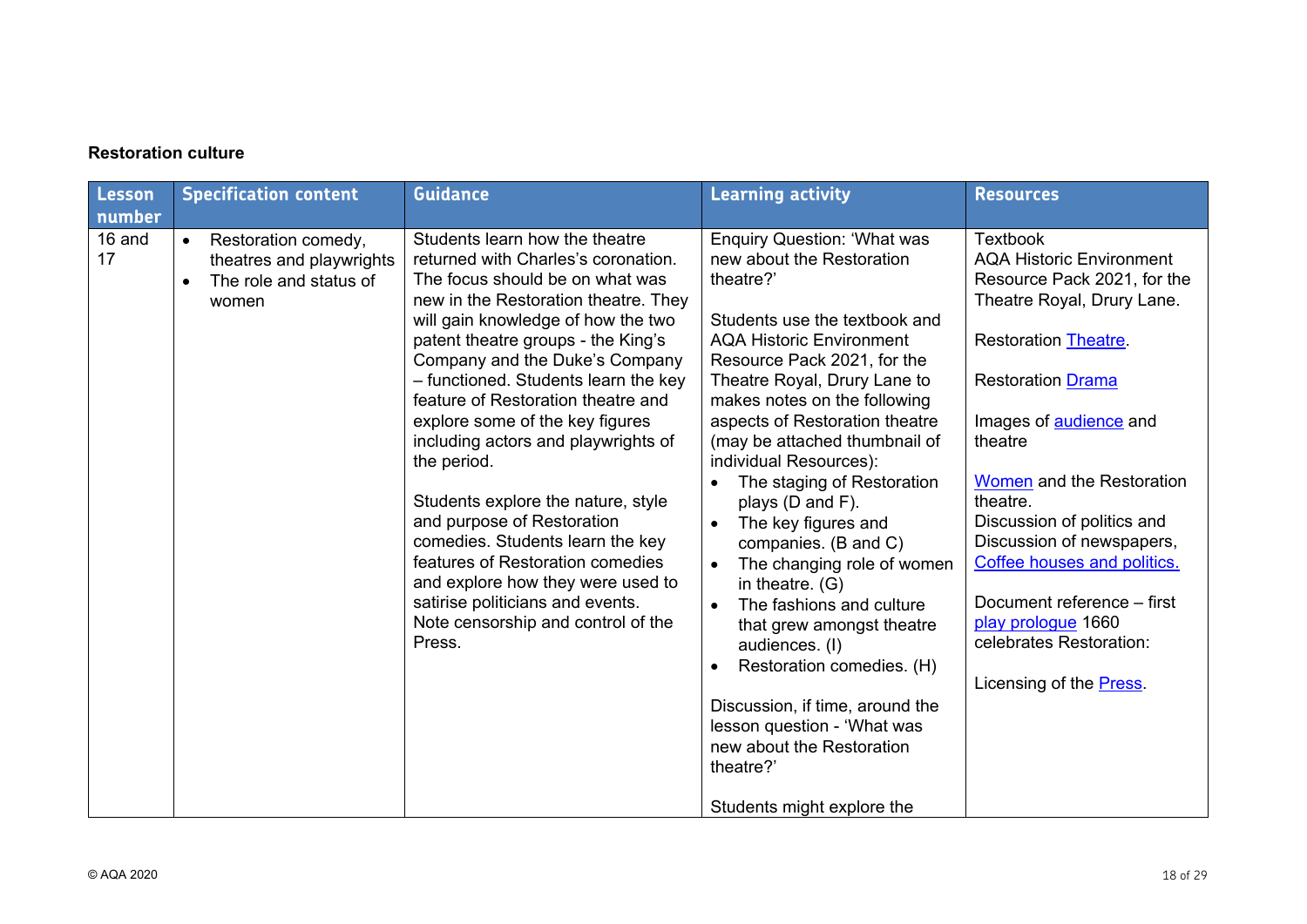| <b>Lesson</b> | <b>Specification content</b>                                                                                 | <b>Guidance</b>                                                                                                                                                                                                                                                                                                                                                              | <b>Learning activity</b>                                                                                                                                                                                                                                                                                                                                                                                                                                                                                                                                                                                                                                                        | <b>Resources</b>                                                                                                                                 |
|---------------|--------------------------------------------------------------------------------------------------------------|------------------------------------------------------------------------------------------------------------------------------------------------------------------------------------------------------------------------------------------------------------------------------------------------------------------------------------------------------------------------------|---------------------------------------------------------------------------------------------------------------------------------------------------------------------------------------------------------------------------------------------------------------------------------------------------------------------------------------------------------------------------------------------------------------------------------------------------------------------------------------------------------------------------------------------------------------------------------------------------------------------------------------------------------------------------------|--------------------------------------------------------------------------------------------------------------------------------------------------|
| number        |                                                                                                              |                                                                                                                                                                                                                                                                                                                                                                              | features of Restoration<br>comedies. Ideally, they will be<br>able to look at some examples<br>from the school library. These<br>could be read individually or<br>sections could be read as a<br>class.                                                                                                                                                                                                                                                                                                                                                                                                                                                                         |                                                                                                                                                  |
| 18 and<br>19  | Restoration comedy,<br>$\bullet$<br>theatres and playwrights<br>The role and status of<br>$\bullet$<br>women | Students will have the opportunity in<br>this lesson to consider what was<br>new about the Restoration theatre.<br>It is helpful to emphasise the<br>political, economic, social, and<br>cultural impact of the Restoration<br>theatre.<br>Students may then consolidate their<br>understanding by choosing to write<br>and present a talk about the<br>Restoration theatre. | Students should complete either<br>a worksheet requiring them find<br>evidence for a series of<br>statements about the<br><b>Restoration theatre OR</b><br>complete a diagram that shows<br>details about the political,<br>economic, social, and cultural<br>impact of the Restoration<br>theatre.<br>Students collaborate to write in<br>a pair, an 82-second talk from<br>one of the following titles:<br>(a) What was new about<br>Restoration theatre?<br>(b) Women and the Restoration<br>theatre.<br>(c) the Royal Court and the<br>Restoration theatre.<br>(d) Plays in the Restoration<br>theatre.<br>(These talks may be read in<br>class, with or without notes. The | <b>AQA Historic Environment</b><br>Resource Pack 2021, for the<br>Theatre Royal, Drury Lane.<br>Background Information and<br>Resources K and L. |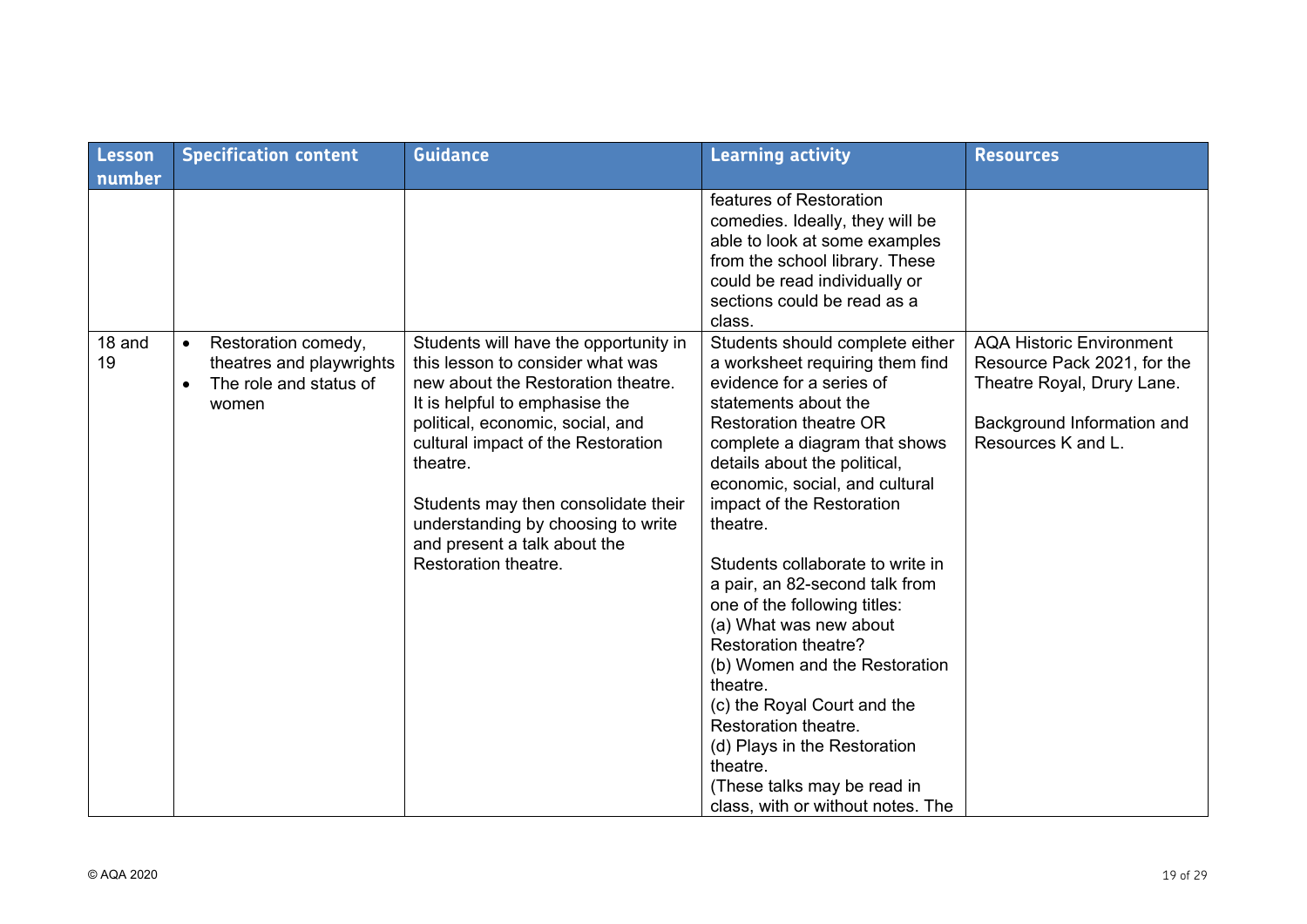| Lesson<br>number | <b>Specification content</b> | <b>Guidance</b>                                                         | <b>Learning activity</b>                                           | <b>Resources</b>         |
|------------------|------------------------------|-------------------------------------------------------------------------|--------------------------------------------------------------------|--------------------------|
|                  |                              |                                                                         | two Restoration theatre<br>companies combined in 1682.)            |                          |
| 20               | The arts and the sciences    | Students learn about some of the<br>major developments of the           | Enquiry Question: 'Was the<br>Restoration a time of scientific     | <b>Textbook</b>          |
|                  |                              | Restoration in the arts and the<br>sciences including the work of the   | and artistic progress?'                                            | Robert Hooke             |
|                  |                              | Royal Society and its members.<br>Students identify some key figures of | Students work in groups to<br>create social media profiles for     | Isaac Newton             |
|                  |                              | the Restoration in Sciences including<br>men like Hooke and Boyle.      | key figures in the arts and the<br>sciences during the Restoration | Robert <b>Boyle</b>      |
|                  |                              |                                                                         | including - Hooke, Boyle,                                          | Pepys's diary and        |
|                  |                              |                                                                         | Pepys, Wren, Newton, Milton<br>inter alia.                         | information:             |
|                  |                              |                                                                         |                                                                    | <b>Milton</b>            |
|                  |                              |                                                                         | Students research the places<br>and societies that encouraged      | Wren                     |
|                  |                              |                                                                         | scientific discussion, including                                   | An Assessment of Wren's  |
|                  |                              |                                                                         | The Royal Society and the<br>coffee houses.                        | work                     |
|                  |                              |                                                                         |                                                                    | The <b>Royal</b> Society |
|                  |                              |                                                                         | Class discussion to conclude                                       |                          |
|                  |                              |                                                                         | about the enquiry question. The                                    | 'Fakebook' - Facebook    |
|                  |                              |                                                                         | teacher will collate reasons for<br>and against the proposition.   | template                 |
| 21               | Review and assessment of     | This is an opportunity to assess your                                   | Students complete exam-style                                       |                          |
|                  | Part Two                     | students understanding of Part Two                                      | questions on Part Two.                                             |                          |
|                  |                              | and to develop their exam<br>techniques.                                |                                                                    |                          |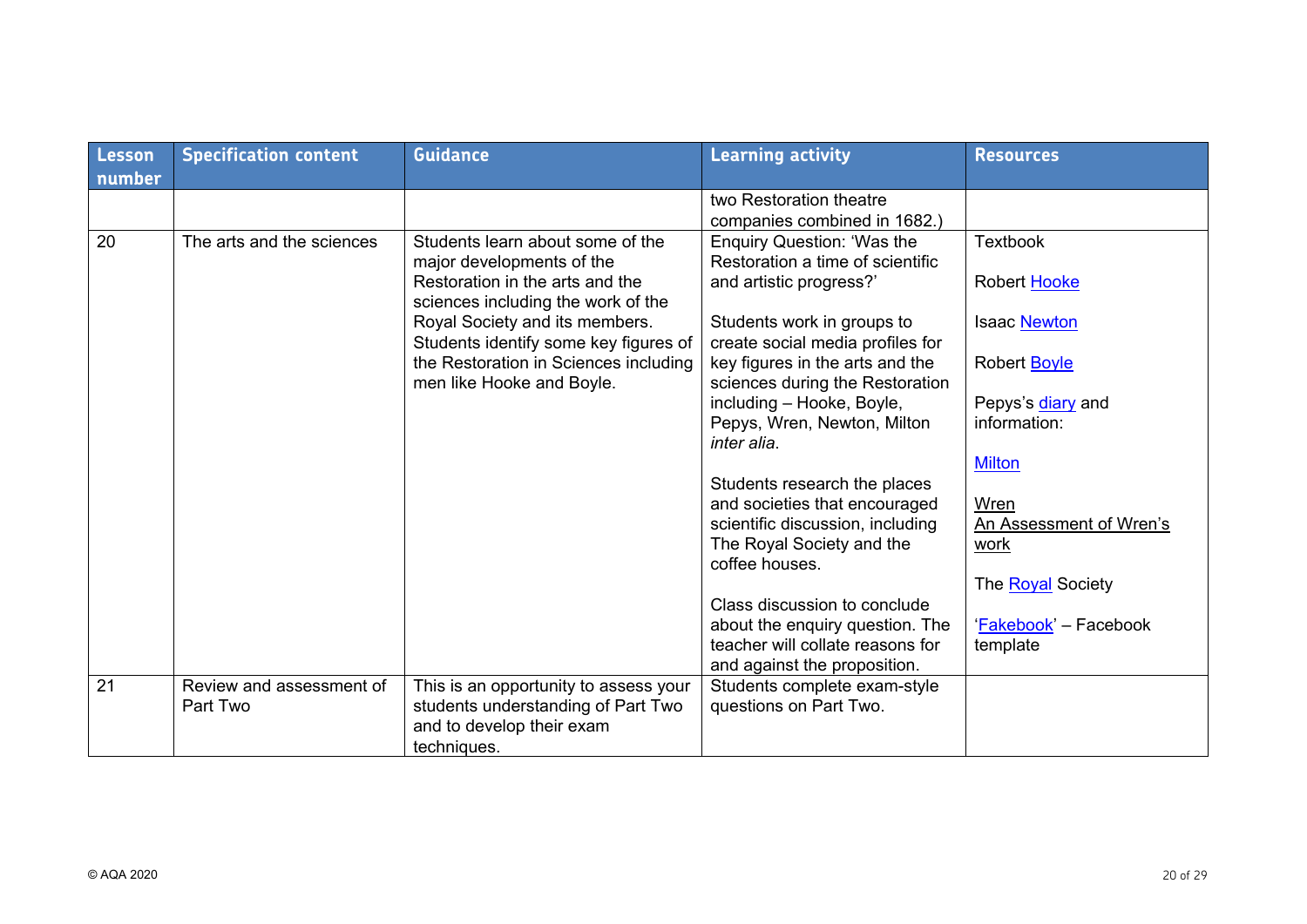# **Land, trade and war**

# **Land**

| Lesson<br>number | <b>Specification content</b>                                                                                                                                                                 | <b>Guidance</b>                                                                                                                                                                                                                                                                                                                                                                                                                                                                                                                                                                                                                                                                                                                               | <b>Learning activity</b>                                                                                                                                                                                                                                                                                                                                                                                                                                                                                                                                                                                                                                                                                                                                                         | <b>Resources</b>                                                                                                                                                                                                                                                                                                                                                                                      |
|------------------|----------------------------------------------------------------------------------------------------------------------------------------------------------------------------------------------|-----------------------------------------------------------------------------------------------------------------------------------------------------------------------------------------------------------------------------------------------------------------------------------------------------------------------------------------------------------------------------------------------------------------------------------------------------------------------------------------------------------------------------------------------------------------------------------------------------------------------------------------------------------------------------------------------------------------------------------------------|----------------------------------------------------------------------------------------------------------------------------------------------------------------------------------------------------------------------------------------------------------------------------------------------------------------------------------------------------------------------------------------------------------------------------------------------------------------------------------------------------------------------------------------------------------------------------------------------------------------------------------------------------------------------------------------------------------------------------------------------------------------------------------|-------------------------------------------------------------------------------------------------------------------------------------------------------------------------------------------------------------------------------------------------------------------------------------------------------------------------------------------------------------------------------------------------------|
| 22 and<br>23     | The powers of the<br>$\bullet$<br>East India Company<br>Bombay<br>$\bullet$<br><b>Hudson Bay</b><br>$\bullet$<br>Tangier<br>$\bullet$<br>Captain Henry<br>$\bullet$<br>Morgan and<br>Jamaica | Students learn about the<br>establishment of the East India<br>Company. They should learn about<br>the reasons for its creation, and its<br>motivations and actions in India,<br>North America and the Caribbean.<br>They should focus on:<br>the colonisation of Bombay,<br>and its early growth. The<br>emphasis is on the financial<br>reasons for colonisation.<br>how and why areas of North<br>America were colonised by<br>the British. The focus should<br>be on economic gain but<br>students will also explore the<br>reason for the establishment<br>of Pennsylvania by the<br>Quakers.<br>the colonisation of parts of<br>the Caribbean by the British.<br>They learn about Captain<br>Henry Morgan and the<br>changing nature of | Divide students into small<br>groups to produce a briefing<br>sheet to be shared amongst the<br>other students so that they may<br>have an understanding of the<br><b>Enquiry Question: 'Why were</b><br>the colonies important to<br><b>Restoration Britain?'</b><br>Students locate India and<br>Bombay on a map and consider<br>in pairs why these were<br>considered good places for<br>trading posts and colonies.<br>Students write a brief account of<br>the founding of British trade at<br>Bombay (in which they mention<br>Charles's other wedding gift -<br>Tangier).<br><b>Students locate North America</b><br>on the map (colour-coded map<br>to show which countries<br>controlled which areas) and in<br>pairs students come up with<br>reasons for establishing | <b>Textbook</b><br>Broad introduction to the <b>East</b><br>India company.<br>Talk focuses on marriage<br>from an economic<br>perspective<br>Some background to the<br>Dutch <b>East Indies</b> Company<br>And the story of the East<br>India Company<br>Bombay<br><b>Colonisation of North</b><br>America:<br><b>Map of North America</b><br>showing European areas of<br>influence:<br>Pennsylvania |
|                  |                                                                                                                                                                                              |                                                                                                                                                                                                                                                                                                                                                                                                                                                                                                                                                                                                                                                                                                                                               | colonies here. Write a brief                                                                                                                                                                                                                                                                                                                                                                                                                                                                                                                                                                                                                                                                                                                                                     | Caribbean colonisation                                                                                                                                                                                                                                                                                                                                                                                |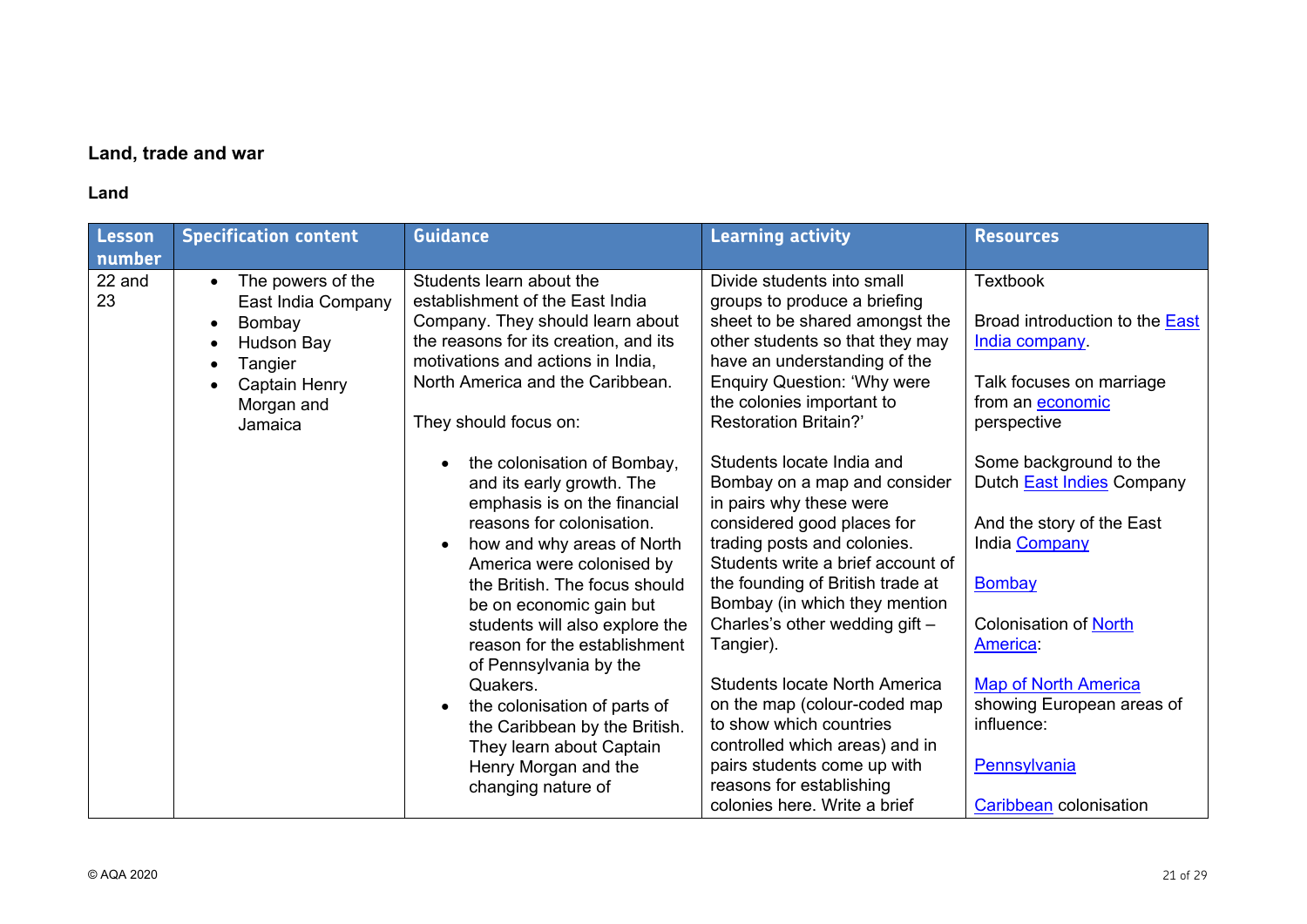| Lesson<br>number | <b>Specification content</b> | <b>Guidance</b>                            | <b>Learning activity</b>                                                                                                                                                                                                                                                                                                                                                                                                                                         | <b>Resources</b>                    |
|------------------|------------------------------|--------------------------------------------|------------------------------------------------------------------------------------------------------------------------------------------------------------------------------------------------------------------------------------------------------------------------------------------------------------------------------------------------------------------------------------------------------------------------------------------------------------------|-------------------------------------|
|                  |                              | colonisation (from piracy to<br>business). | account of the Quaker<br>settlement of Pennsylvania and<br>explain how this was different to<br>other colonies<br>Students label a map of the<br>Caribbean showing which<br>countries controlled which<br>colonies and spend time<br>researching and noting why the<br>Caribbean was important to the<br>British. Write a brief account of<br>the British colonies in the<br>Caribbean concentrating on<br>Jamaica (and mentioning the life<br>of Henry Morgan). | Captain Henry Morgan and<br>Jamaica |

# Trade

| Lesson<br>number | <b>Specification content</b>                            | <b>Guidance</b>                                                                                                                                                                                                                                             | <b>Learning activity</b>                                                                                                                                                                                                                | <b>Resources</b>                                                                                       |
|------------------|---------------------------------------------------------|-------------------------------------------------------------------------------------------------------------------------------------------------------------------------------------------------------------------------------------------------------------|-----------------------------------------------------------------------------------------------------------------------------------------------------------------------------------------------------------------------------------------|--------------------------------------------------------------------------------------------------------|
| 24               | Mercantilism<br>The Navigation Acts and<br>their impact | Students learn what the Navigation<br>Acts were. They need to know their<br>purpose (to protect British trade, and<br>therefore wealth), and how people<br>sought to do this.<br>There should be time in this lesson<br>to introduce lesson 25 on the slave | <b>Enquiry Question: 'What were</b><br>the Navigation Acts?'<br>Students consider the key points<br>of the Navigation Acts and write<br>an explanation about how each<br>aspect of them would work to<br>Britain's advantage and to the | <b>Textbook</b><br>Worksheet on the Navigation<br>Acts<br><b>Navigation</b> Acts and<br>protectionism. |
|                  |                                                         | trade.                                                                                                                                                                                                                                                      | disadvantage of Britain's<br>commercial competitors.                                                                                                                                                                                    |                                                                                                        |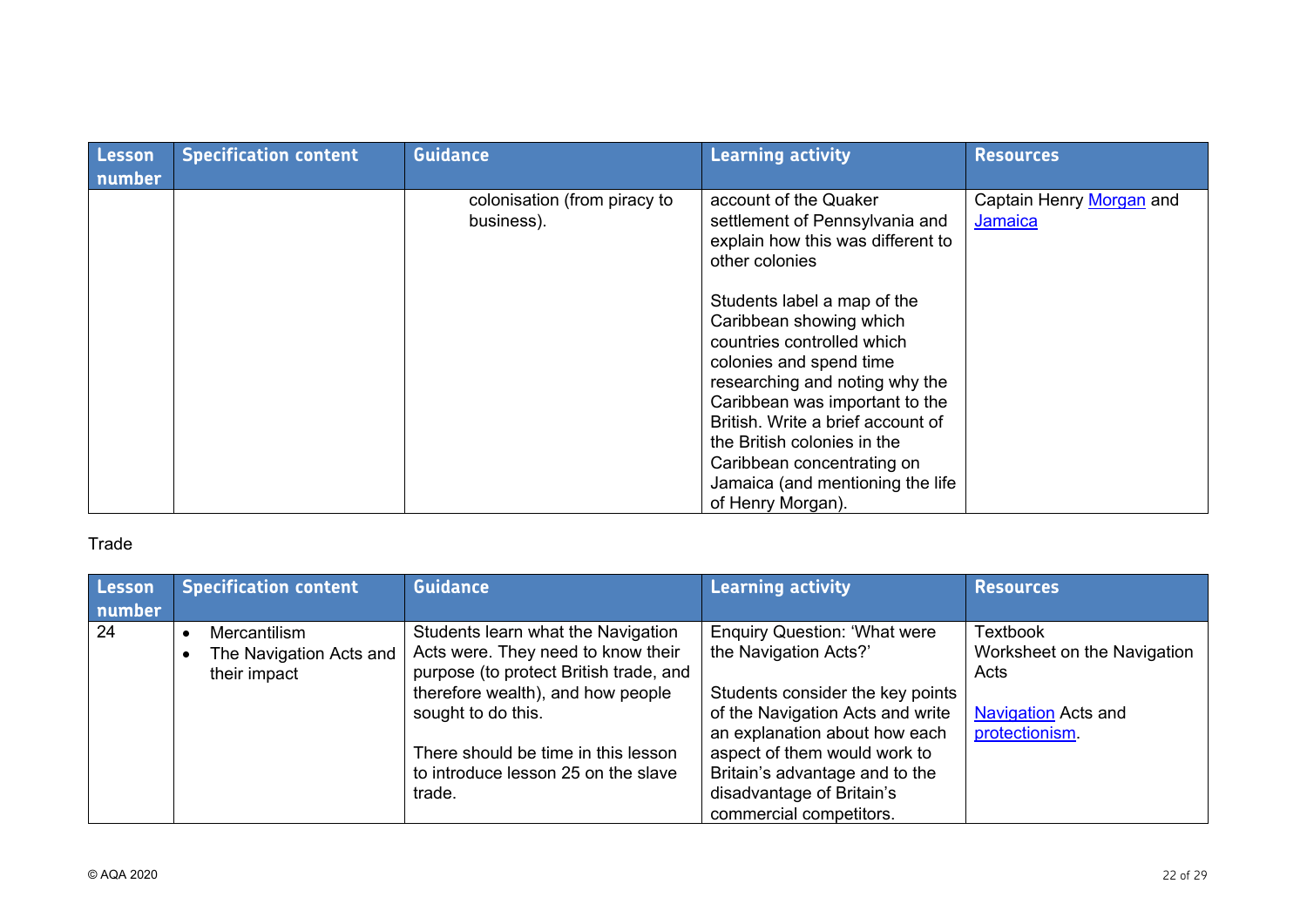| Lesson | <b>Specification content</b> | <b>Guidance</b>                                                                                                                                                                                                                                                                | <b>Learning activity</b>                                                                                                                                                                                                                                                                                                                                                                                                                                                                                                                                                                                                      | <b>Resources</b>                                                                                                                                                                                                                                              |
|--------|------------------------------|--------------------------------------------------------------------------------------------------------------------------------------------------------------------------------------------------------------------------------------------------------------------------------|-------------------------------------------------------------------------------------------------------------------------------------------------------------------------------------------------------------------------------------------------------------------------------------------------------------------------------------------------------------------------------------------------------------------------------------------------------------------------------------------------------------------------------------------------------------------------------------------------------------------------------|---------------------------------------------------------------------------------------------------------------------------------------------------------------------------------------------------------------------------------------------------------------|
| number |                              |                                                                                                                                                                                                                                                                                |                                                                                                                                                                                                                                                                                                                                                                                                                                                                                                                                                                                                                               |                                                                                                                                                                                                                                                               |
|        |                              | Give a brief explanation of the<br>concept of trade and provide<br>students with a definition of<br>mercantilism (reference may be<br>made to the use of the Royal Navy<br>to protect trade.)                                                                                  | Students can begin to examine<br>the slave trade by considering<br>an image(s) of slaves working<br>on a plantation in the West<br>Indies. Students come up with<br>questions beginning with 'who,<br>what, where and why?'                                                                                                                                                                                                                                                                                                                                                                                                   |                                                                                                                                                                                                                                                               |
| 25     | The slave trade              | Students learn about the early<br>development of the slave trade and<br>Britain's involvement in it. They<br>should explore how and why the<br>trade grew. Students learn what<br>motivated people to become<br>involved in the slave trade in the<br>colonies and in England. | Enquiry Question: 'How did the<br>slave trade develop during the<br>Restoration?'<br>Build on introduction from<br>lesson 24 with a quick revision<br>of the Navigation Acts.<br>Card sort ordering activity to<br>show development of the slave<br>trade. The outcome will be used<br>to help students explain how<br>and why the slave trade<br>developed as a flowchart to<br>show the series of events -<br>colonisation, need for more<br>workers, using enslaved people<br>from Africa<br>Students create a spider<br>diagram that looks at the social<br>and economic consequences of<br>the slave trade on particular | <b>Textbook</b><br>Example image of slaves on<br>plantations (this is from<br>slightly after the period):<br>Card sort on slave trade.<br>Blank flowchart diagram of<br>slave trade.<br><b>Slave Trade</b><br><b>History</b> of slave trade and<br>documents. |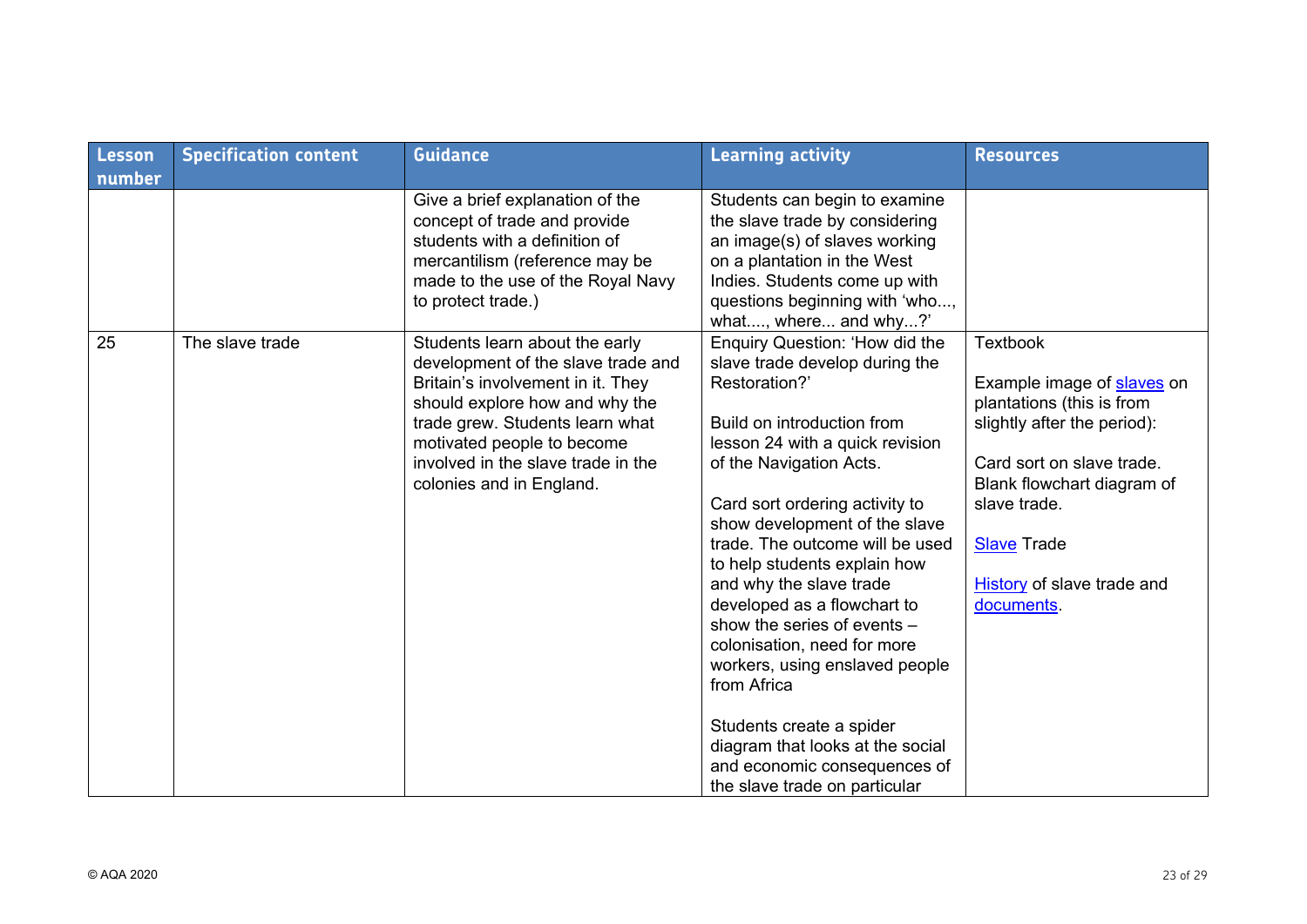| <b>Lesson</b><br>number | <b>Specification content</b> | <b>Guidance</b> | <b>Learning activity</b>                                                                                                                                                 | <b>Resources</b> |
|-------------------------|------------------------------|-----------------|--------------------------------------------------------------------------------------------------------------------------------------------------------------------------|------------------|
|                         |                              |                 | groups who participated in the<br>slave trade, such as:<br>plantation owners<br>factory owners<br>ship builders<br>people in the English port<br>cities<br>slave traders |                  |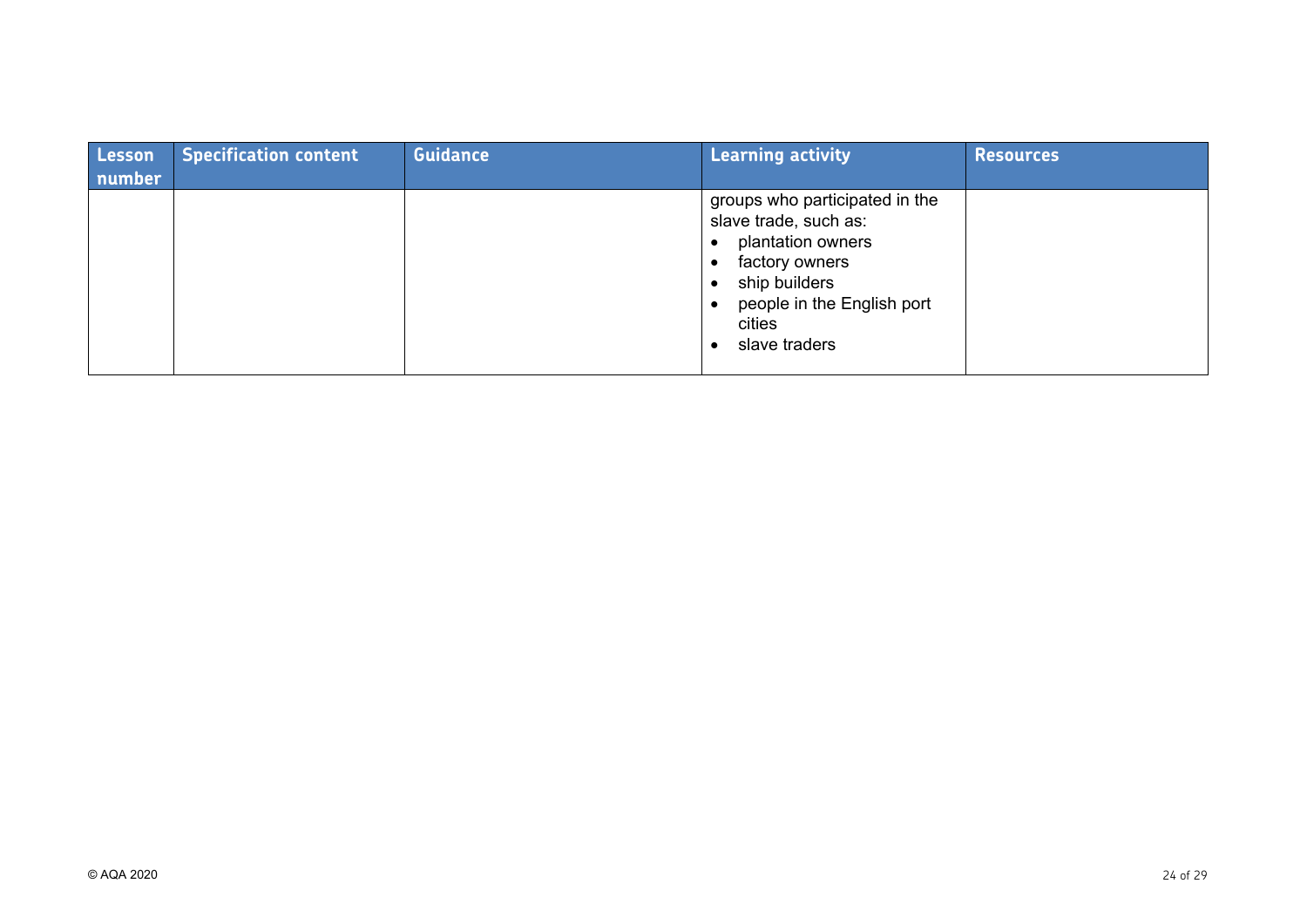# **War**

| <b>Lesson</b><br>number | <b>Specification content</b>                                                                                                     | <b>Guidance</b>                                                                                                                                                                                                               | <b>Learning activity</b>                                                                                                                                                                                                                                                                                                                                                                                                                                                        | <b>Resources</b>                                                                                                                                                              |
|-------------------------|----------------------------------------------------------------------------------------------------------------------------------|-------------------------------------------------------------------------------------------------------------------------------------------------------------------------------------------------------------------------------|---------------------------------------------------------------------------------------------------------------------------------------------------------------------------------------------------------------------------------------------------------------------------------------------------------------------------------------------------------------------------------------------------------------------------------------------------------------------------------|-------------------------------------------------------------------------------------------------------------------------------------------------------------------------------|
| 26                      | English sea power<br>$\bullet$<br>Naval warfare, including<br>$\bullet$<br>tactics and technology                                | Students learn how naval warfare<br>developed during the Restoration<br>including technology and tactics, the<br>birth of the Royal Navy and the<br>changing focus of British operations<br>as part of the Blue Water policy. | <b>Enquiry Question: 'How were</b><br>naval wars fought in the 17th<br>century?'<br>Working in pairs students design<br>an educational website on the<br>Navy during the Restoration.<br>They should include:<br>tactics<br>ships<br>$\bullet$<br>key people<br>role (including Blue Water<br>policy)<br>life in the navy (including<br>press ganging).<br>The website can be designed on<br>paper and/or using a computer<br>depending on the resources that<br>are available. | <b>Textbook</b><br><b>AQA Historic Environment</b><br>Resource Pack 2020- Dutch<br>Raid on the Medway:<br><b>Resource N</b><br>Royal Navy History<br><b>Blue</b> water policy |
| 27                      | Conflict with the Dutch<br>$\bullet$<br>The Second Anglo-<br>$\bullet$<br>Dutch War<br>The Third Anglo-Dutch<br>$\bullet$<br>War | Students should learn a basic<br>overview of the events involved in<br>the Second and Third Anglo-Dutch<br>Wars.<br>Students learn about the causes of<br>the Anglo-Dutch Wars.                                               | Title: 'The Anglo Dutch Wars'<br>Students construct a simple<br>diagram based on the<br>background information to show<br>6 reasons that contributed to the<br>outbreak and continuation of the<br>Anglo Dutch Wars.                                                                                                                                                                                                                                                            | <b>Textbook</b><br>Base timeline/graph for<br>events<br><b>AQA Historic Environment</b><br>Resource Pack 2020:<br>Background Information and<br>Resource M                    |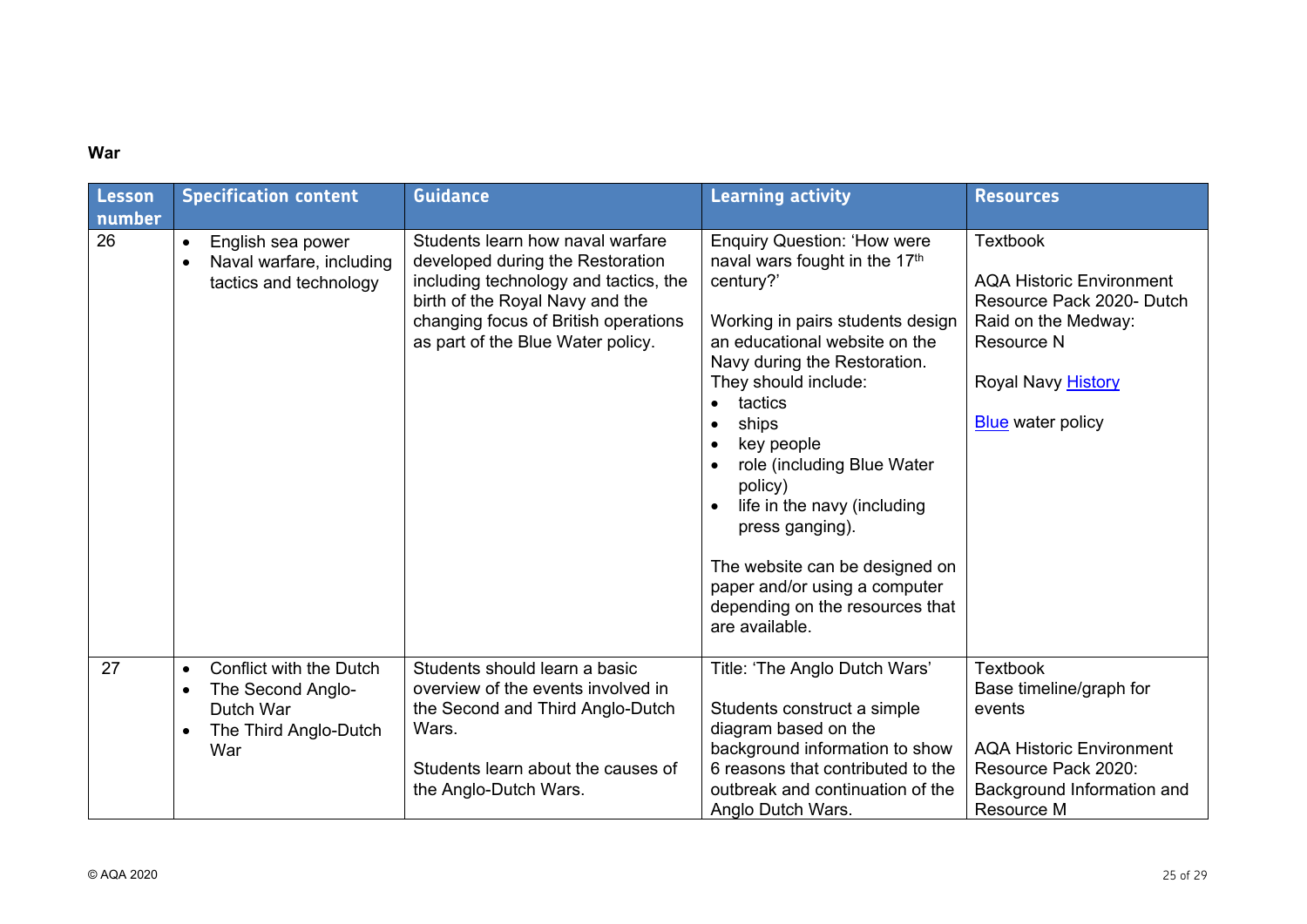| <b>Lesson</b><br>number | <b>Specification content</b>                                                                                                     | <b>Guidance</b>                                                                                                                                                                                                                        | <b>Learning activity</b>                                                                                                                                                                                                                                                                                                                                                                                                                              | <b>Resources</b>                                                                                                                                                                                                                     |
|-------------------------|----------------------------------------------------------------------------------------------------------------------------------|----------------------------------------------------------------------------------------------------------------------------------------------------------------------------------------------------------------------------------------|-------------------------------------------------------------------------------------------------------------------------------------------------------------------------------------------------------------------------------------------------------------------------------------------------------------------------------------------------------------------------------------------------------------------------------------------------------|--------------------------------------------------------------------------------------------------------------------------------------------------------------------------------------------------------------------------------------|
|                         |                                                                                                                                  | Students need to know why England<br>was defeated and the impact they<br>had back in England (particularly the<br>Raid on the Medway).                                                                                                 | Students create a graph for<br>each war. On the x axis, they<br>write the key events of the war<br>set against a timeline. On the y<br>axis, they draw an English flag<br>at the top and a Dutch flag at<br>bottom. They plot each key<br>event of the wars on the graph<br>depending on whether it was<br>good for England or the<br>Netherlands, Students should<br>indicate the causes of the<br>events and their consequences<br>in their labels. | <b>Second Anglo-Dutch War:</b><br>Anglo Dutch Wars<br>Anglo-Dutch Wars timeline<br>Third Anglo-Dutch War:<br>Dutch war from the French<br>perspective<br>Images are to be found here<br>in the Rijksmuseum of the<br>Anglo-Dutch War |
|                         |                                                                                                                                  |                                                                                                                                                                                                                                        | Discussion points:<br>Where were the turning<br>points in the conflicts?<br>Who were the winners<br>and losers in the Anglo-<br>Dutch Wars?                                                                                                                                                                                                                                                                                                           | <b>Cartoon</b> summary of Anglo<br>Dutch war:<br><b>Treaty of Dover (video clip):</b>                                                                                                                                                |
| 28                      | Conflict with the Dutch<br>$\bullet$<br>The Second Anglo-<br>$\bullet$<br>Dutch War<br>The Third Anglo-Dutch<br>$\bullet$<br>War | Students should be encouraged to<br>understand the precise sequence of<br>events involved in the Dutch Raid<br>on the Medway<br>This lesson should try to establish<br>the reasons for the success of the<br>Dutch Raid on the Medway. | Enquiry question: what<br>happened during the Dutch raid<br>on the Medway?<br>Using a map of South East<br>England and the channel<br>students should mark on the<br>path of the Dutch fleet.                                                                                                                                                                                                                                                         | <b>AQA Historic Environment</b><br>Resource Pack 2020.<br><b>Textbook</b>                                                                                                                                                            |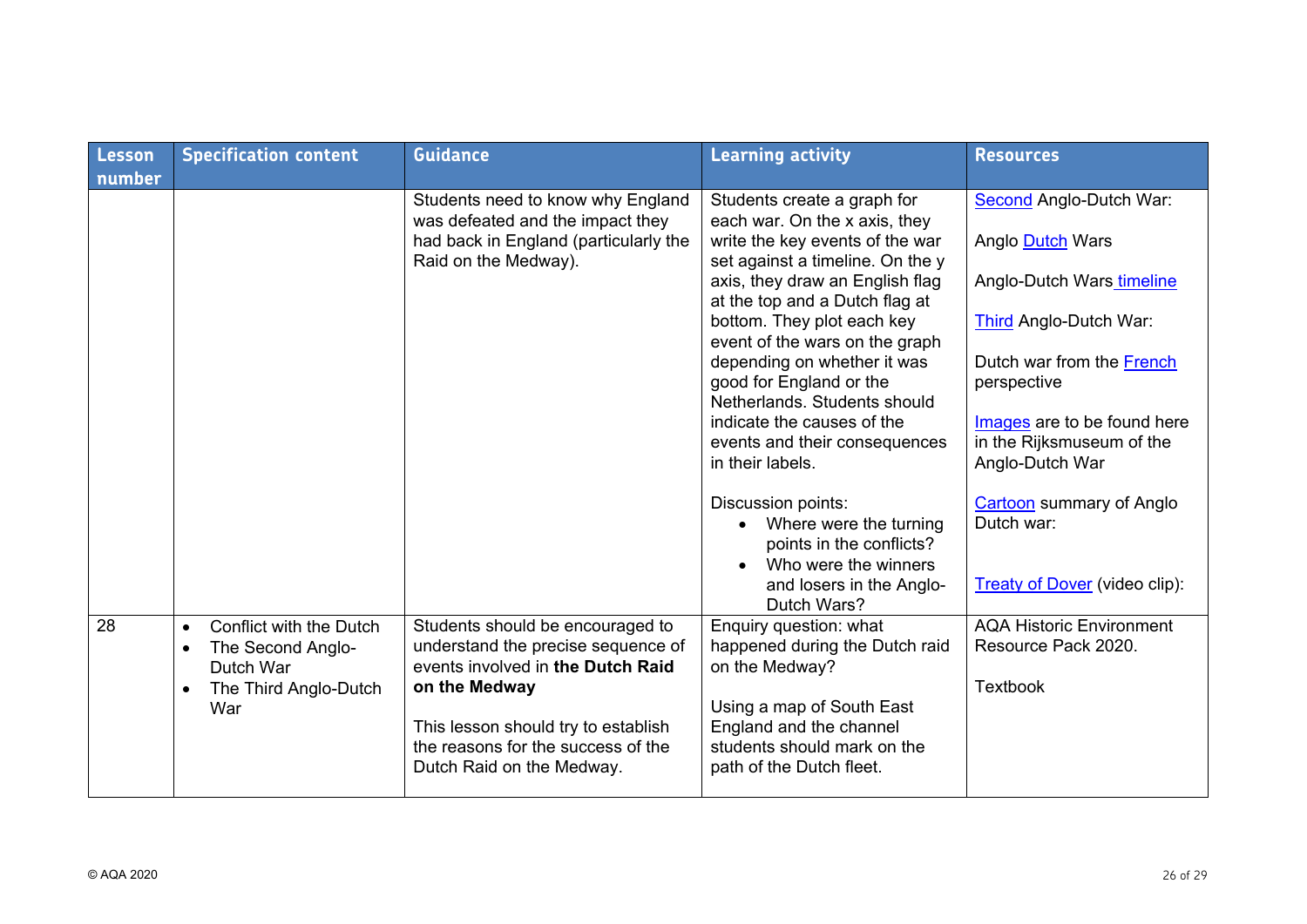| Lesson | <b>Specification content</b> | <b>Guidance</b>                                                                                                                                                                                                                                                                                                                                                                                                                                                               | <b>Learning activity</b>                                                                                                                                                                                                                                                                                                                                                                                                                                                                                                                                  | <b>Resources</b> |
|--------|------------------------------|-------------------------------------------------------------------------------------------------------------------------------------------------------------------------------------------------------------------------------------------------------------------------------------------------------------------------------------------------------------------------------------------------------------------------------------------------------------------------------|-----------------------------------------------------------------------------------------------------------------------------------------------------------------------------------------------------------------------------------------------------------------------------------------------------------------------------------------------------------------------------------------------------------------------------------------------------------------------------------------------------------------------------------------------------------|------------------|
| number |                              |                                                                                                                                                                                                                                                                                                                                                                                                                                                                               |                                                                                                                                                                                                                                                                                                                                                                                                                                                                                                                                                           |                  |
|        |                              | It is sometimes useful to suggest<br>that students consider the reasons<br>why the English failed to stop the<br>Raid.                                                                                                                                                                                                                                                                                                                                                        | Daily timeline sheet for the<br>events of the Dutch Raid on<br>the Medway may prove useful<br>as a starting point                                                                                                                                                                                                                                                                                                                                                                                                                                         |                  |
|        |                              | The student should be encouraged<br>to come to some final conclusion<br>about the Raid, paying particular<br>attention to the role of location, the<br>military resources of each side,<br>strategy/tactics, and their leaders.<br>Students need to explore the impact<br>of the war in England where many<br>saw it as part of a wider Catholic<br>Plot.<br>Students may consider the question<br>- why did the Secret Treaty of Dover<br>cause so much trouble for Charles? | Using images B - J students<br>describe what happened on<br>Raid.<br>Enquiry question: why was the<br>Dutch raid on the Medway<br>successful?<br>The following headings are<br>distributed to pairs of students<br>to come find evidence from<br>Resource pack to report back to<br>the class on:<br>size and nature of the fleets<br>the condition of the 2<br>$\bullet$<br>fleets/neighbours<br>luck/accident<br>$\bullet$<br>strategy.<br>$\bullet$<br>Leadership<br>communication<br>tactics/decisions.<br>$\bullet$<br>In order to contribute to the |                  |
|        |                              |                                                                                                                                                                                                                                                                                                                                                                                                                                                                               | debate, started by a series of<br>statements<br>Students may be asked to                                                                                                                                                                                                                                                                                                                                                                                                                                                                                  |                  |
|        |                              |                                                                                                                                                                                                                                                                                                                                                                                                                                                                               | consolidate their understanding                                                                                                                                                                                                                                                                                                                                                                                                                                                                                                                           |                  |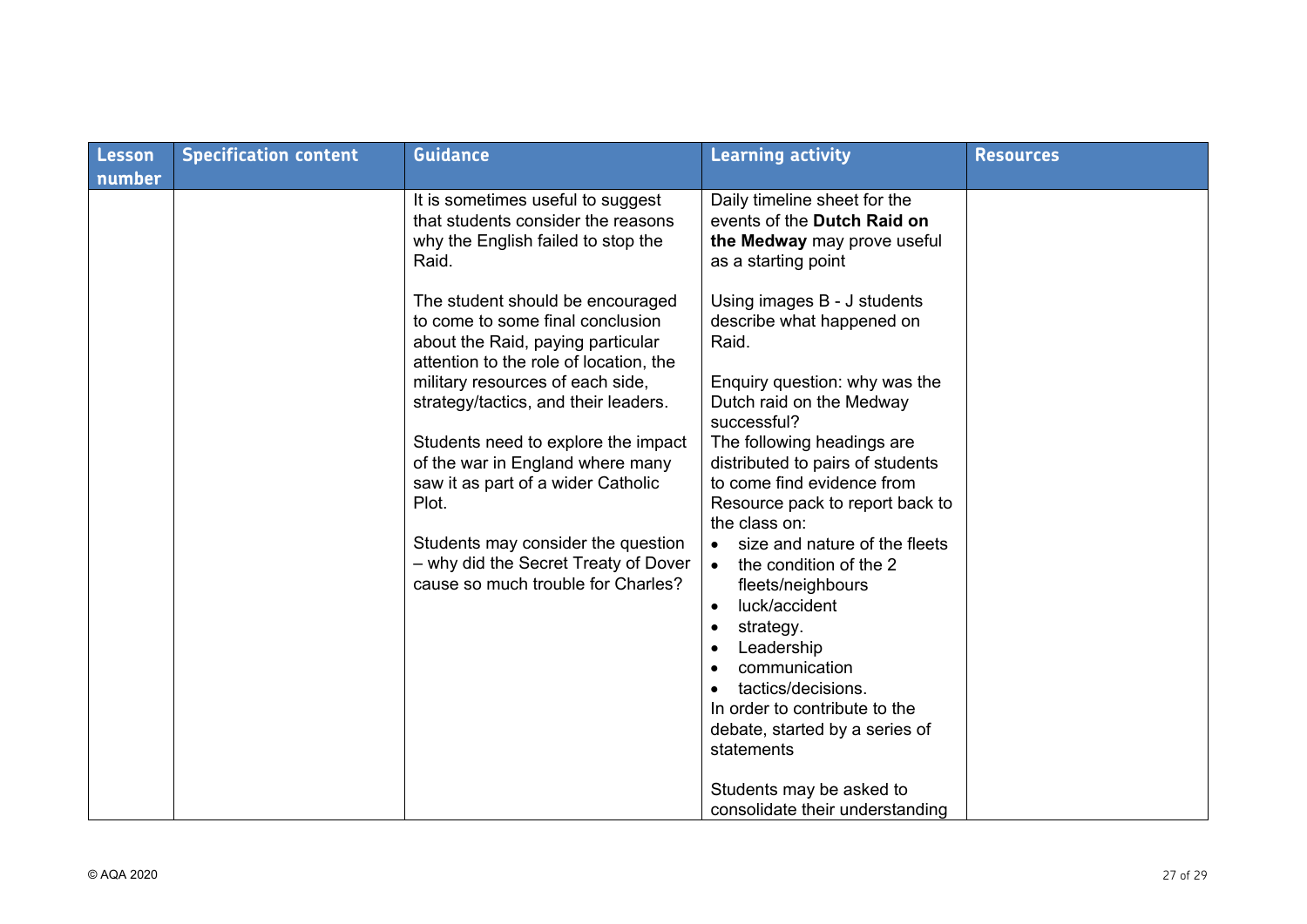| <b>Lesson</b> | <b>Specification content</b>        | <b>Guidance</b>                                                                                                                                                                                                                                                                                            | <b>Learning activity</b>                                                                                                                                                                                                                                                                                                                                                                                                                                                                                                                                                                                                                                                | <b>Resources</b>                                                                                                                                                                                                        |
|---------------|-------------------------------------|------------------------------------------------------------------------------------------------------------------------------------------------------------------------------------------------------------------------------------------------------------------------------------------------------------|-------------------------------------------------------------------------------------------------------------------------------------------------------------------------------------------------------------------------------------------------------------------------------------------------------------------------------------------------------------------------------------------------------------------------------------------------------------------------------------------------------------------------------------------------------------------------------------------------------------------------------------------------------------------------|-------------------------------------------------------------------------------------------------------------------------------------------------------------------------------------------------------------------------|
| number        |                                     |                                                                                                                                                                                                                                                                                                            |                                                                                                                                                                                                                                                                                                                                                                                                                                                                                                                                                                                                                                                                         |                                                                                                                                                                                                                         |
|               |                                     |                                                                                                                                                                                                                                                                                                            | by writing a short essay of no<br>more than 330 words to explain<br>their view. This may be then set<br>as a revision exercise to be<br>summarised in no more than<br>100 words in preparation for<br>Lesson 30.                                                                                                                                                                                                                                                                                                                                                                                                                                                        |                                                                                                                                                                                                                         |
| 29            | Relations with France and<br>Spain. | Students explore the relationship<br>between England and its two main<br>rivals - France and Spain. The focus<br>will be on France and the complex<br>relationship. Students need to<br>explore this on the personal level of<br>Charles and Louis but also on the<br>wider political and religious level. | <b>Enquiry Question: 'Why were</b><br>Anglo-French relations difficult<br>question?'<br>Students review what they know<br>about England's relationship<br>with France and Spain and<br>Charles relationship with King<br>Louis.<br>Students create a mind map to<br>show how the relationship<br>between England and France<br>was interlinked with other issues<br>such as Charles relationship<br>with Parliament, the Anglo-<br>Dutch Wars, and the issue of<br>religion. With regard to the<br>latter, students will note and add<br>comment to explain the arrival of<br>the Huguenots in England. Had<br>a separate area to consider and<br>explain why England's | <b>Textbook</b><br>The reign and court of Louis<br><b>XIV</b><br>Biography of the King of<br>Spain Carlos II (Charles II)<br>(from 1665 to 1700), his<br>characteristics as the last<br><b>Hapsburg ruler of Spain.</b> |